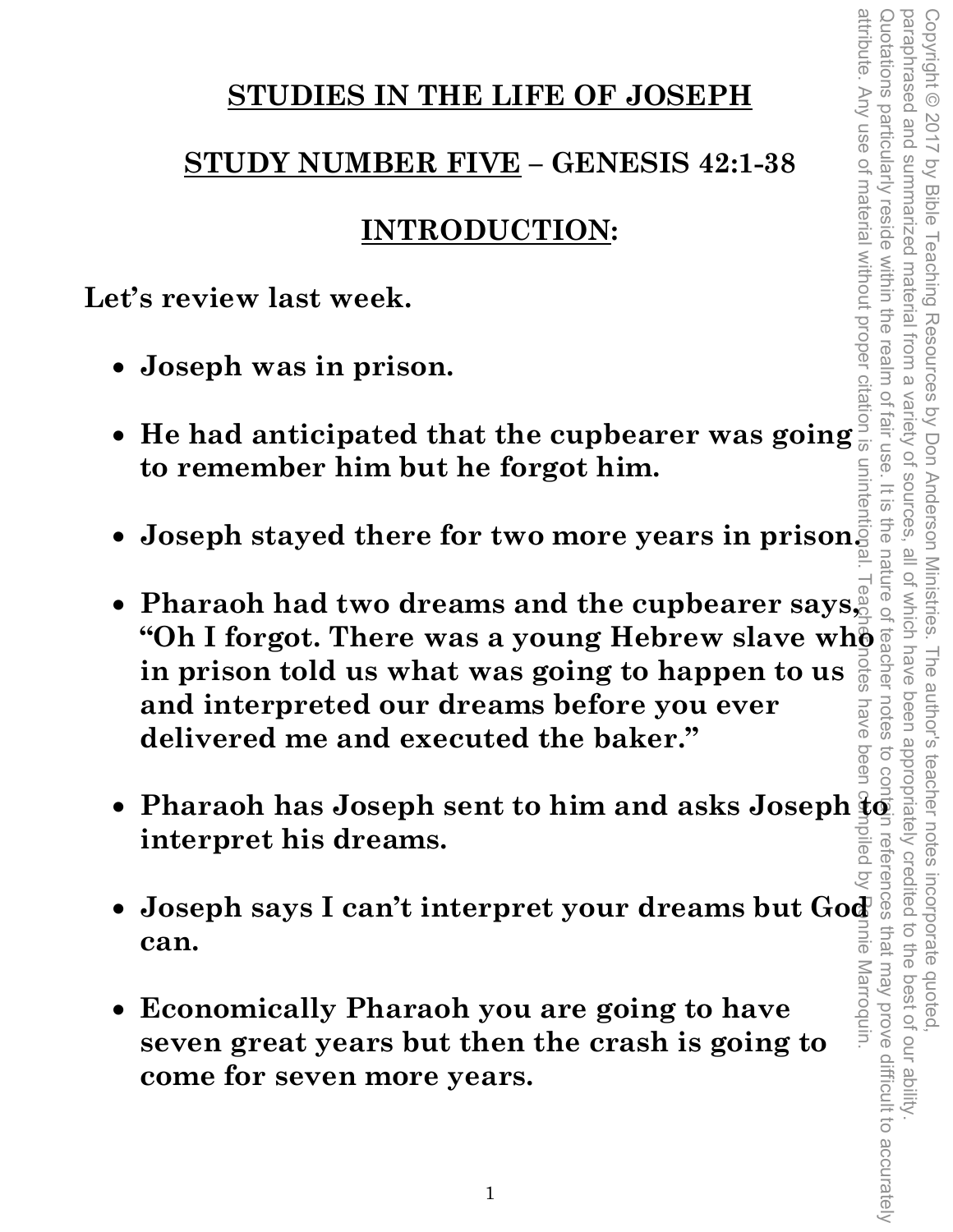- **Pharaoh was so impressed with the insight that he promoted Joseph to the number two position in Egypt.**
- **During the next seven years Egypt flourished. Joseph instituted economic policies that made it possible for Egypt to be prepared for the upcoming seven bad years.**
- **Joseph is introduced to Asenath and they are married and he has two boys. Manasseh and Ephraim.**

**So Joseph as we come to the study today, is elevated to the place of leadership.** 

**He was 17 when he left Canaan to go down to Egypt** 

**He stayed 7 years in Potiphar's house 24 years old.** 

**He was put in prison for 6 years** 

**Joseph was 30 when he was elevated to this supreme position.** 

**Now the 7 good years have passed on so he is probably 38 or 39.** 

**The turn economically has already taken place as the story opens today.**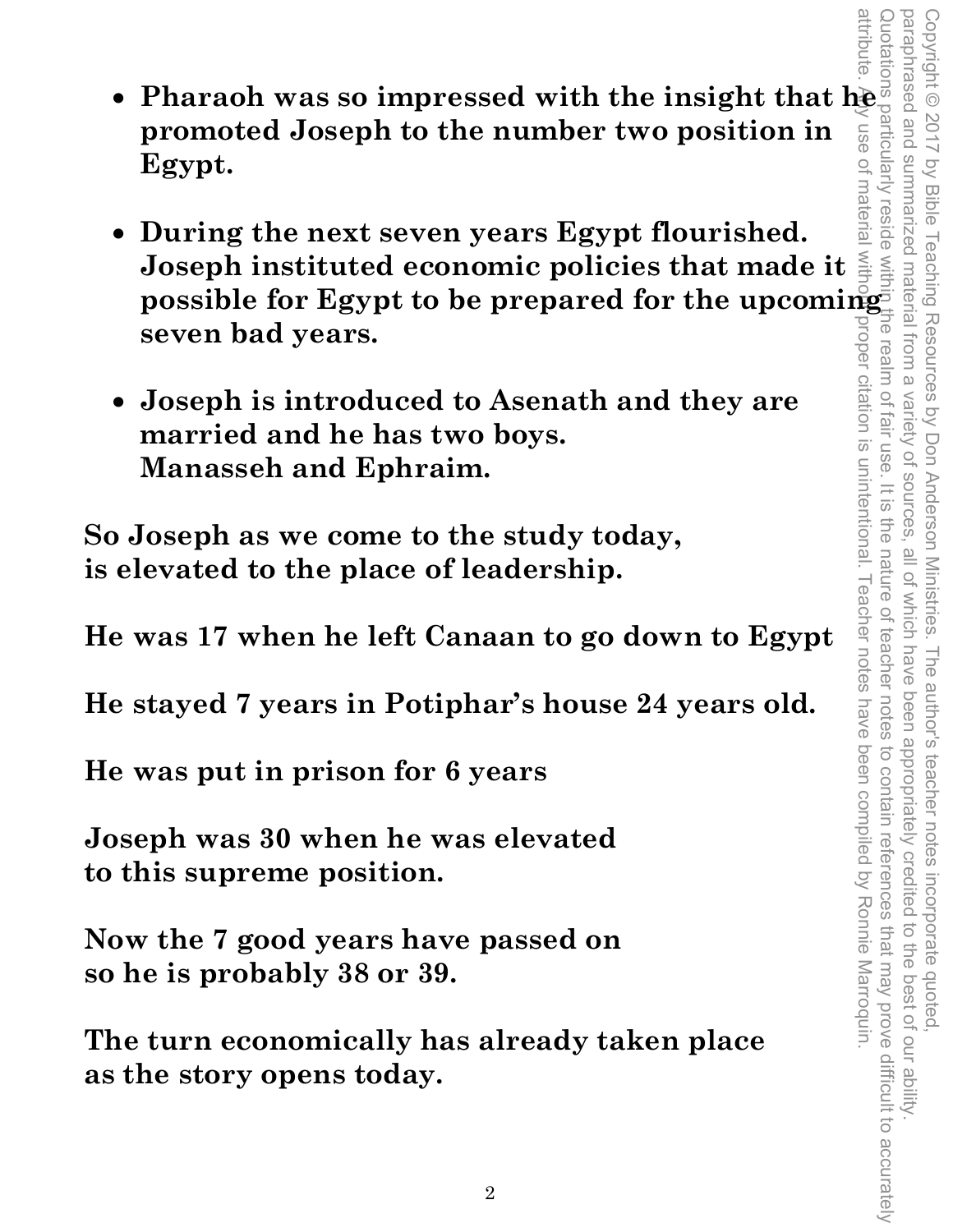attribute. Any use of material without attribute. Any use of material without proper citation is unintentional. Teacher notes have been compiled by Ronnie Marroquin. Quotations particularly reside within the realm of fair use. It is the nature of teacher notes to contain references that may prove difficult to accurately Copyright © 2017 by Bible Teaching Resources by Don Anderson Ministries. The author's teacher notes incorporate quoted,<br>paraphrased and summarized material from a variety of sources, all of which have been appropriately c paraphrased and summarized material from a variety of sources, all of which have been appropriately credited to the best of our ability. Copyright © 2017 by Bible Teaching Resources by Don Anderson Ministries. The author's teacher notes incorporate quoted, the nature of teachel that may prove difficult to accurately inie Marroquin.

**Countries around the land of Egypt have begun to really feel the effects of this poverty.** 

**As we begin the study in verse 1 the cameras go back to Canaan for a little bit.** 

**Countries around the land of Egypt**<br>
have begun to really feel<br>
the effects of this poverty.<br>
As we begin the study in verse 1 the cameras<br>
go back to Canaan for a little bit.<br>
<u>v. 1</u> When Jacob learned that there was gra **he said to his sons, "Why do you just keep looking at each other?"** 

**Now you can just see Jacob, he enters the kitchen early in the morning.** 

**He makes his coffee with his coffee pod machine.** 

**And he grabs the Egyptian Times and he begins to read the business section.▼**

**He sees all the economic news and he notices there is one country that stands out over all the others and that is Egypt.** 

**Things are getting rough around the household.**  His boys have had kids coming out their ears and there **is a total of 66 in this family.** 

**Verse 1 "When Jacob learned that there was grain in Egypt, he said to his sons, "Why do you just keep looking at each other?"**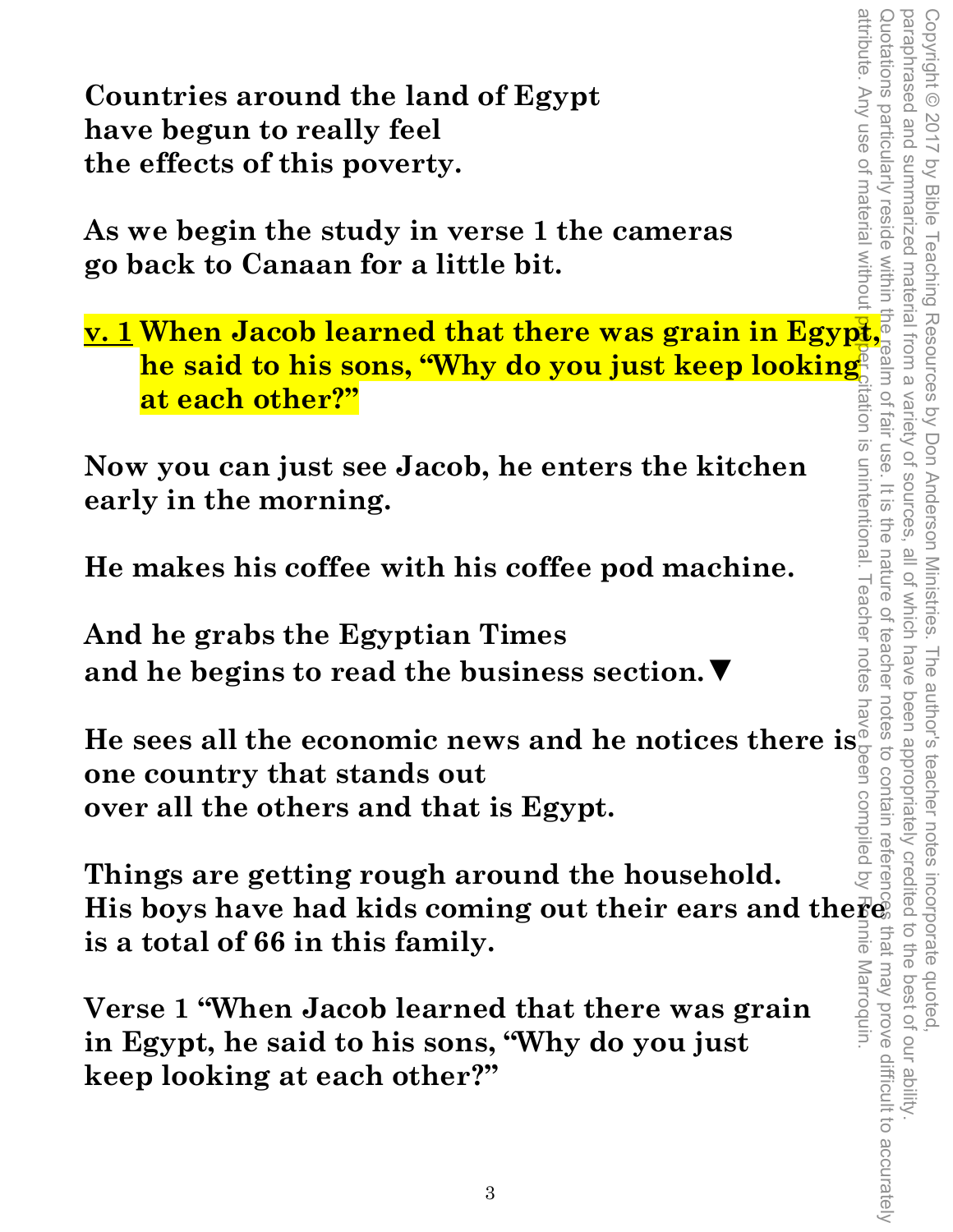**After he reads this good news, he calls an emergency family meeting.** 

**He says, "Fellows, I have great news. I have just found out there is grain in Egypt and we aren't going to die."** 

**Can you imagine how those guys felt when he said Egypt? What are they thinking? Anywhere but Egypt.** 

**Egypt immediately makes them think, "22 years ago that's where Joseph went."** 

**It just scares them.** 

**And Jacob says, "Why do you just keep looking at each other?"** 

**v. 2 He continued, "I have heard that there is grain in Egypt. Go down there and buy some for us, so that**<br>
we may live and not die."<br>
ob is wealthy from his ranching operations.<br>
has plenty of money in the bank.<br>
l here Jacob issues a command.<br>
says, Go down there and buy som **we may live and not die."** 

**Jacob is wealthy from his ranching operations. He has plenty of money in the bank.** 

**And here Jacob issues a command.** 

**He says, Go down there and buy some for us, so that we may live and not die." This is serious."** 

**v. 3 Then ten of Joseph's brothers went down to buy grain from Egypt.**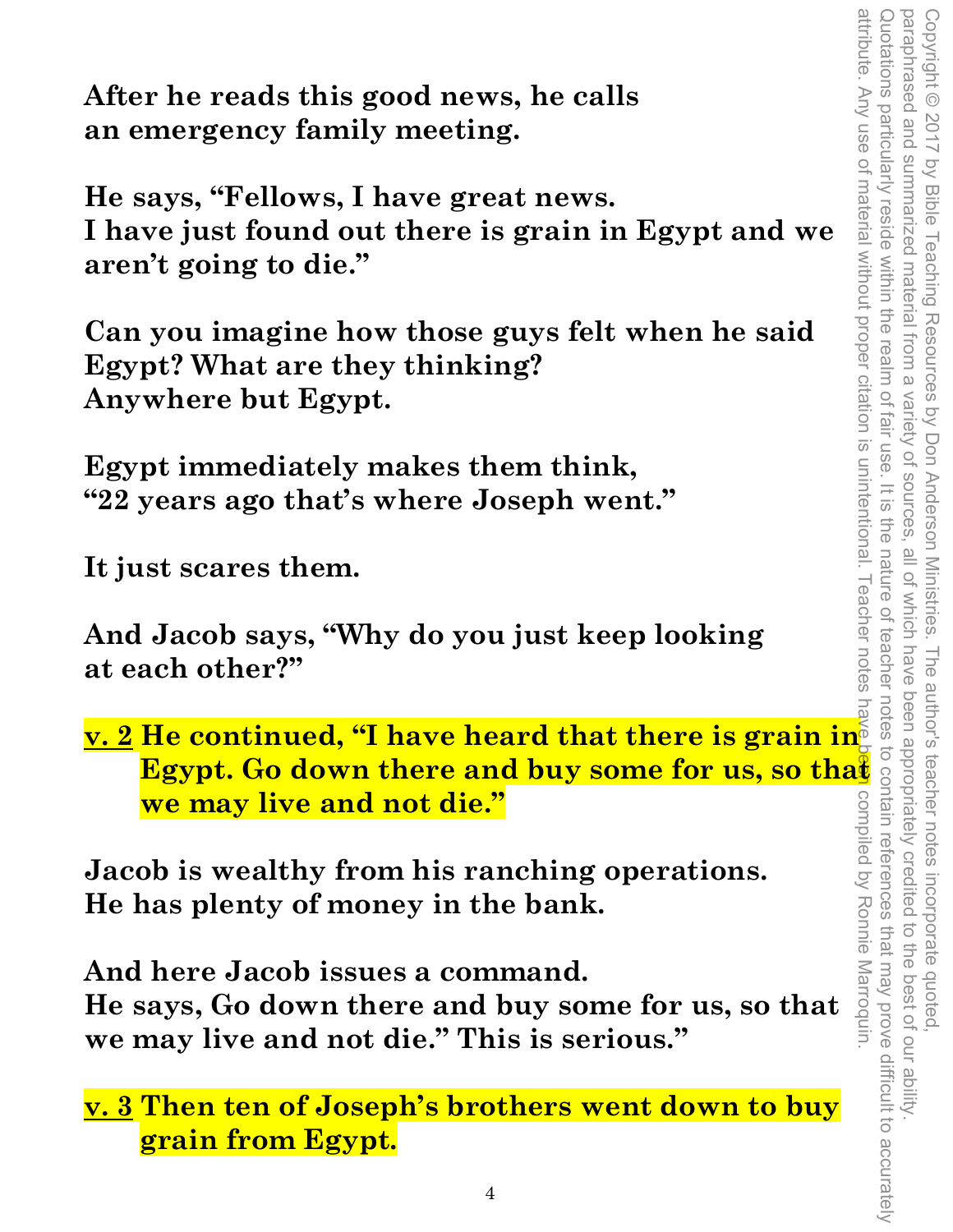**v. 4 But Jacob did not send Benjamin, Joseph's brother, with the others, because he was afraid that harm might come to him.** 

**In the 22 years since Joseph left, Benjamin the only other boy that was born to Rachel, and she died in his childbirth,▼ has become the Special One.** 

**All that Jacob has done, is just taken Benjamin and substituted him for Joseph.** 

**"All the rest of you go buy the grain but just leave Benjamin with me. He is mine and I'm afraid something might happen to him. Leave him here."** 

**v. 5 So Israel's sons were among those who went to buy grain, for the famine was in the land of Canaan also.** 

**Evidently the piercing economic effects of this judgment had affected all the lands around Egypt▼**

**And people from all over were showing up in large lines to buy grain.** 

**v. 6 Now Joseph was the governor of the land, the one who sold grain to all its people. So when Joseph's**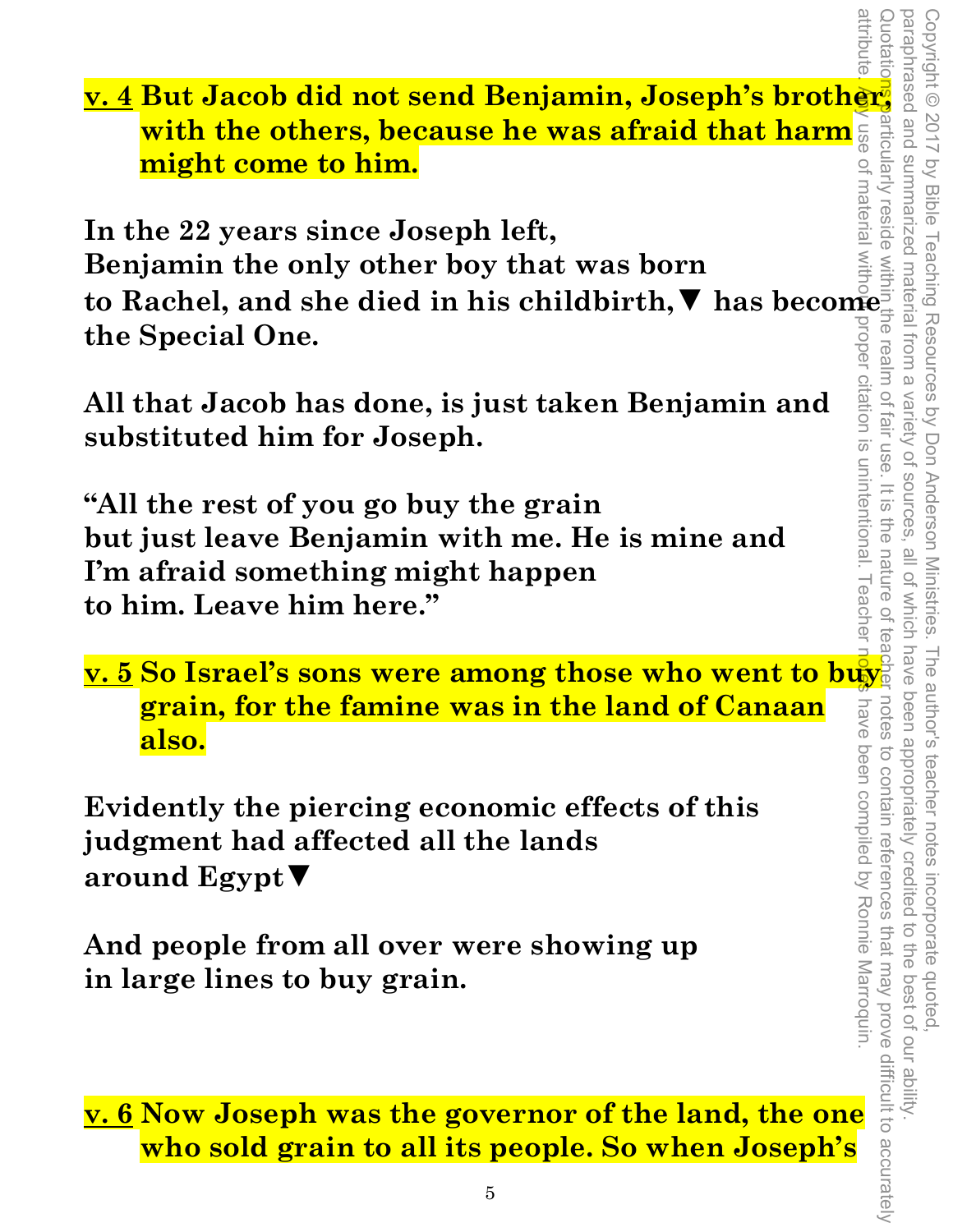**brothers arrived, they bowed down to him with their faces to the ground.** 

**Can you imagine what they are thinking while on the trip to Egypt?** 

**"I wonder what ever happened to Joseph?** 

**The last place they would expect to see him is head of the Food Allocation Administration where he is distributing food here.** 

**And when they came "they bowed down to him with their faces to the ground."** 

**Sometimes God works very slowly but He always gets the job done.** 

**Joseph had a dream 22 years ago and now he is just getting a small glimpse of the ultimate fulfillment of the dream that had been made.** 

**Now the boys realize that this is serious business.**  So they bow down in humble respect to the governor  $\bar{\mathbf{g}}_k^{\mathbf{f}}$ **the land.** 

**v. 7 As soon as Joseph saw his brothers, he recognized them, but he pretended to be a stranger and spoke harshly to them. "Where do you come from?" he**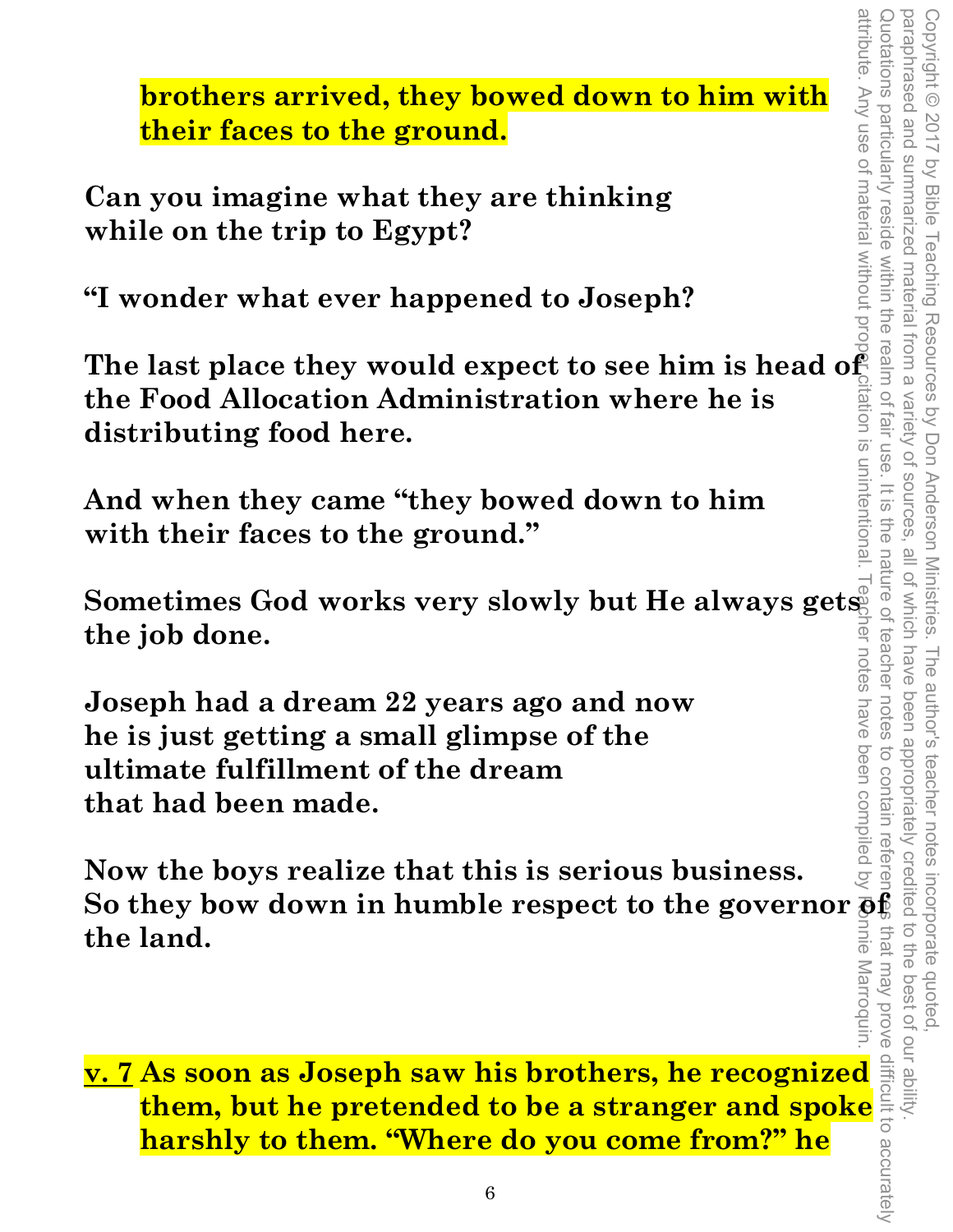**asked. "From the land of Canaan," they replied, "we have food."**<br> **buy food."**<br>
erse 7 it says, "he pretended to be a stranger," and the assumption of  $\frac{1}{2}$ <br>
and  $\frac{1}{2}$  are  $\frac{1}{2}$ <br>
pretended to be a stranger," i **buy food."** 

**In verse 7 it says, "he pretended to be a stranger," what does that mean?** 

"**He pretended to be a stranger," in the sense that he used Egyptian.** 

**Joseph knew Hebrew and he understood what they were saying to them▼**

**But he didn't act like it, he pretended through the interpreter that he didn't understand.** 

**So** "**He pretended to be a stranger," in that sense▼** 

And tried to be as much of an Egyptian as he possibly<sup>3</sup> **could be.**  And tried to be as much of an Egyptian as he possibly could be.<br>
<br>
solud be.<br>
Now some people look at that and they say,<br>
"why did he speak to them harshly?"<br>
The key to the understanding of the next<br>
critical events in t

**Now some people look at that and they say, "why did he speak to them harshly?"** 

**The key to the understanding of the next critical events in this relationship is to realize▼** 

**that Joseph is going to put them to the test▼** 

**lives.** 

**Invariably you will find that God**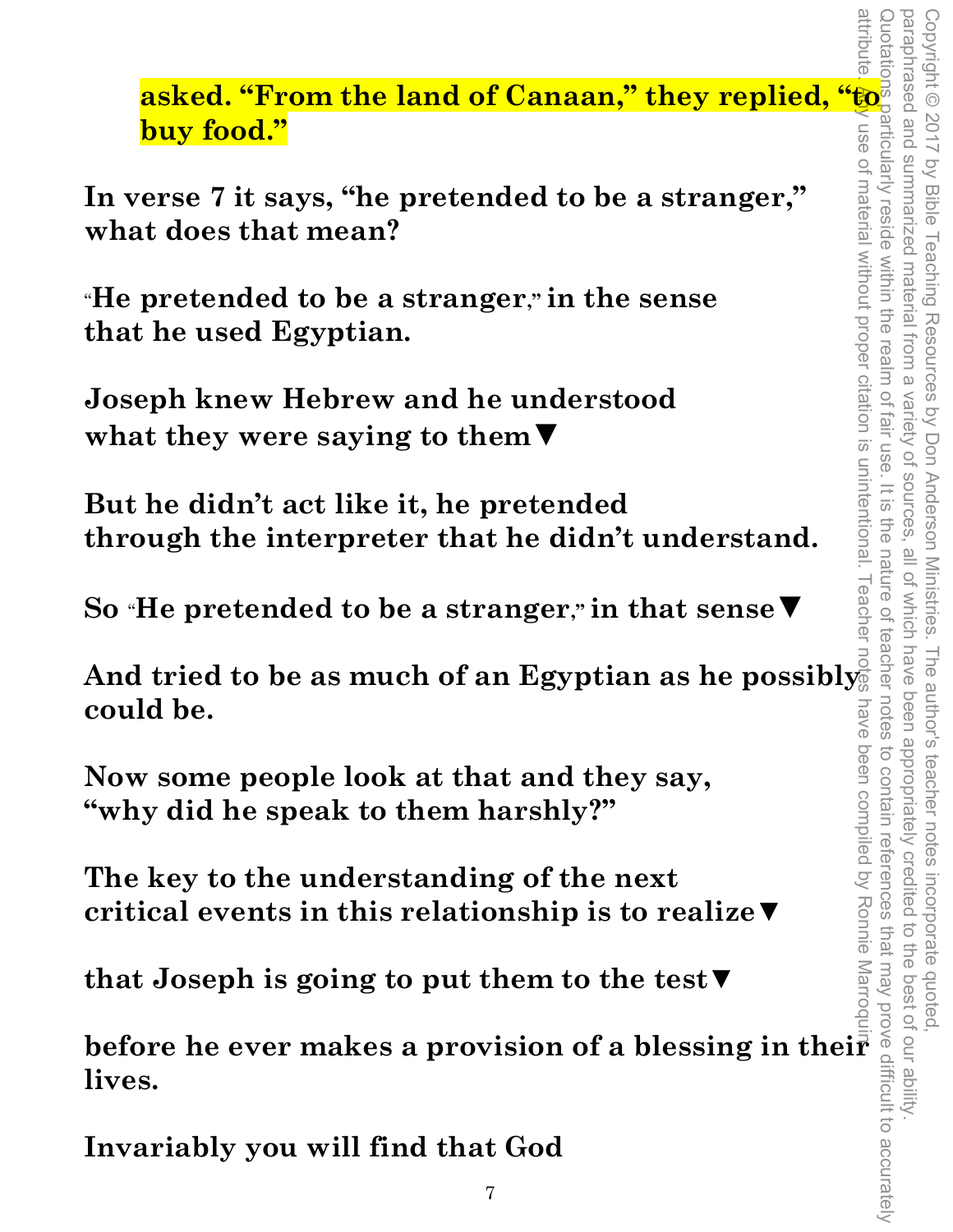**does the same thing in your life and in mine.** 

**He deals with us harshly to shape us up before He brings the promised blessing into our lives.** 

**Joseph isn't trying to get even. He is trying to do one thing.** 

**He wants to find out if their attitude toward Benjamin is the same as it was 22 years ago toward him.** 

**If they have the same bad attitude toward Benjamin that they had toward him 22 years ago they aren't getting any grain.** 

**So all of these events now will take on real meaning if you will realize▼**

**that overriding it all is Joseph trying to determine if his brothers have changed in 22 years▼** 

**or if they have the same attitude toward Benjamin that they had toward Joseph which caused them to sell him into slavery. So all of these events now will take on**<br>
real meaning if you will realize  $\Psi$ <br>
that overriding it all is Joseph trying to determine if  $\frac{3}{2}$ <br>
his brothers have changed in 22 years  $\Psi$ <br>
or if they have the same atti

**not recognize him.**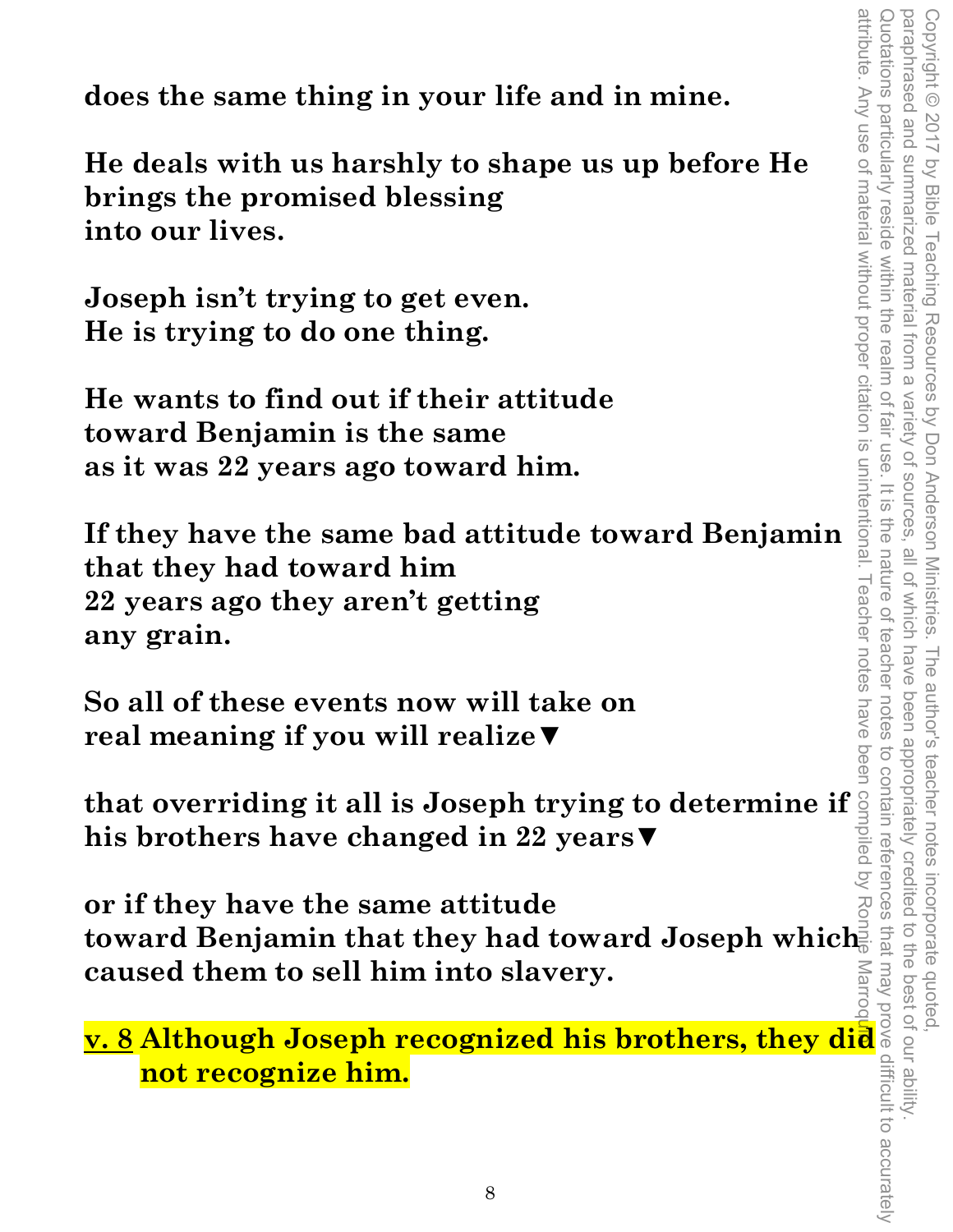attribute. Any use of material without proper citation is unintentional. Teacher notes have been compiled by Ronnie Marroquin. Quotations particularly reside within the realm of fair use. It is the nature nature it is the nature ontain references that may prove difficult to accurately paraphrased and summarized material from a variety of sources, all of which have been appropriately credited to the best of our ability. Copyright © 2017 by Bible Teaching Resources by Don Anderson Ministries. The author's teacher notes incorporate quoted, oaraphrased and summarized material from a variety of sources Copyright © 2017 by Bible Teaching Resources by Don Anderson Ministries. **of the mouth of this leader, that's like saying "you guys"**<br> **order and the mouth of the mouth of this unprotected."**<br> **Solution of the mouth of this unprotected."**<br> **Solution of the north to spy out the south and you ar v. 9 Then he remembered his dreams about them and said to them, "You are spies! You have come to see where our land is unprotected."**  ot material without propei **You are Yankees. I know it. You have come from the north to spy out the south and you are getting ready for war! When the word "spies" comes out are going to be very fortunate**  n is unintentiona **if you ever get out of here alive.**   $rac{1}{\sqrt{2}}$ FIG<sub>O</sub> **Now they are so scared, verse 10.**  all of Which have **v. 10 "No, my lord," they answered. "Your servants have come to buy food. v. 11 We are all the sons of one man. Your servants are all thought the sons of one man. Your servants are all thought of the solution of the solution of the solution of the solution of the solution of the solution of the** The author's teacher notes incorporate quoted,<br>have been appropriately credited to the best of our ability **honest men, not spies." v. 12 "No!" he said to them. "You have come to see where our land is unprotected." Now why does he say that and why does he refuse to hear them? Remember what happened 22 years ago when Joseph was sitting in a pit crying loudly for deliverance and they were sitting around eating the groceries that he had just brought and they never heard a word he said?** 

**And here they are experiencing some of the same**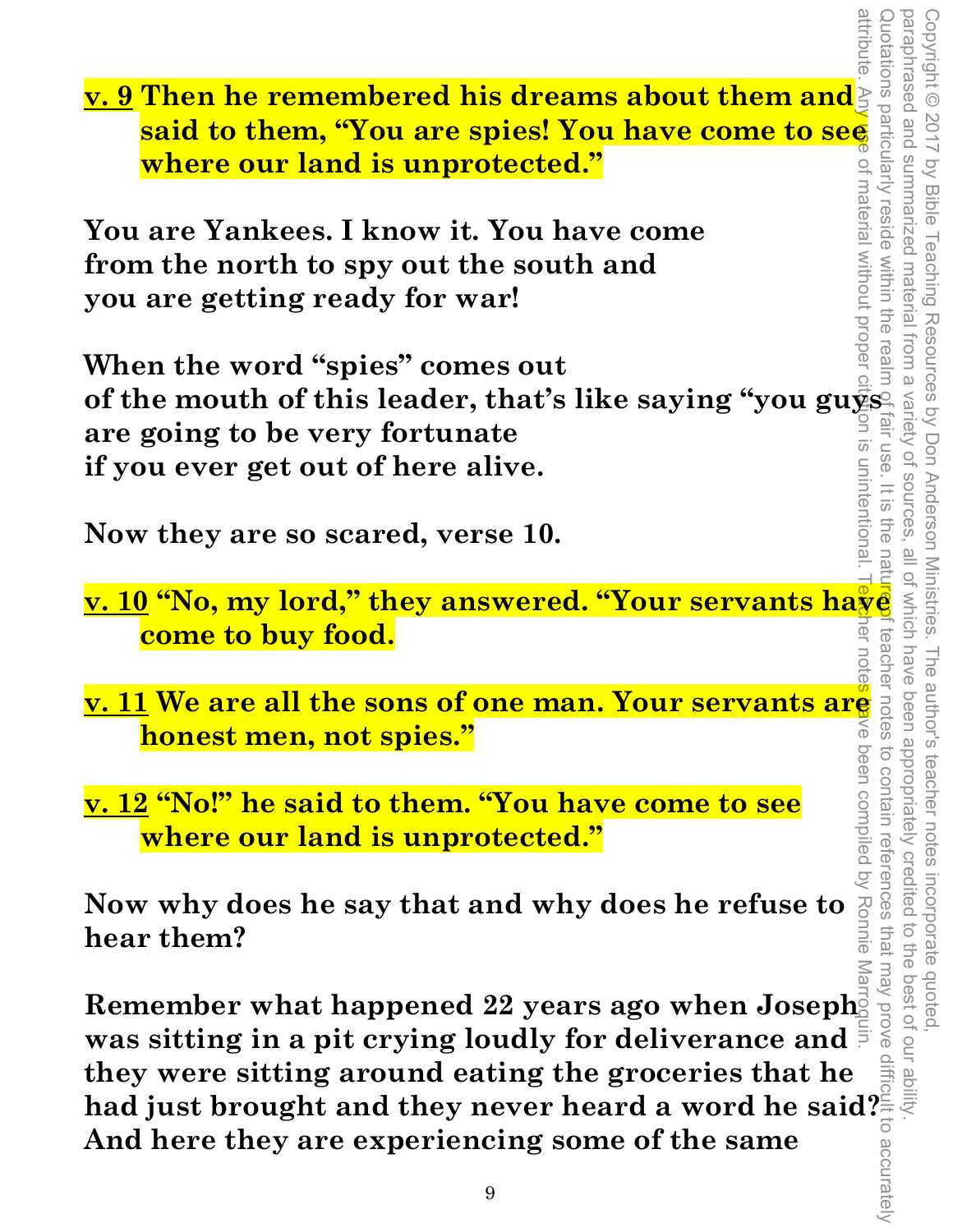**deafness that they gave to him when he cried for deliverance and they would not listen.** 

attribute. Any use of material without proper citation is unintentional. Teacher notes have been compiled by Ronnie Marroquin. **Now he does not hear a word they are saying, he just**  keeps on saying, "you are spies." Why does he use the **terms "spies?" Because that is what they called him.**  Daddy's little spy! Come down here to tell on Gad and **Asher and Dan and Naphtali. You went back and gave that bad report to dad. And then as soon as he is coming out there to check on them in Dothan probably the first thing said, "oh here comes daddy's spy, let's**  $\frac{2}{5}$ **<br>kill him and we will see what hannens to his dreams." the first thing said, "oh here comes daddy's spy, let's**  kill him and we will see what happens to his dreams.<sup>'</sup> **You see they have treated him like that. And Joseph is**  just kind of you know doing these things in the test to **get them to remember what they did and it**  eacher notes **accomplishes its purpose very beautifully as you are going to see here in just a minute.** 

Copyright © 2017 by Bible Teaching Resources by Don Anderson Ministries. The author's teacher notes incorporate quoted,

The author's teacher notes

been appropriately credited

i incorporate quoted,<br>redited to the best of our ability

Copyright © 2017 by Bible Teaching Resources by Don Anderson Ministries.

paraphrased and summarized material from a variety of sources, all of which have been appropriately credited to the best of our ability.

I summarized material from a variety of sources, all of which have

Quotations particularly reside within the realm of fair use. It is the nature of teacher notes to contain references that may prove difficult to accurately

teacher

 $\overline{O}$ 

the nature of

attribute. Any use o

Quotations particularly reside

within the realm

paraphrased and

**v. 13 But they replied, "Your servants were twelve of Canaan. The youngest is now with our father, and one is no more."** 

**brothers, the sons of one man, who lives in the land<br>
of Canaan. The youngest is now with our father,**  $\frac{8}{9}$  **s<br>
and one is no more."<br>
1, Joseph finally got the whole history. At least he<br>
and out what they thought of h Well, Joseph finally got the whole history. At least he found out what they thought of him. "We are sons of one man. One is still back home and one is no more." They were believing their own story now.** 

**v. 14 Joseph said to them, "It is just as I told you: You are spies!**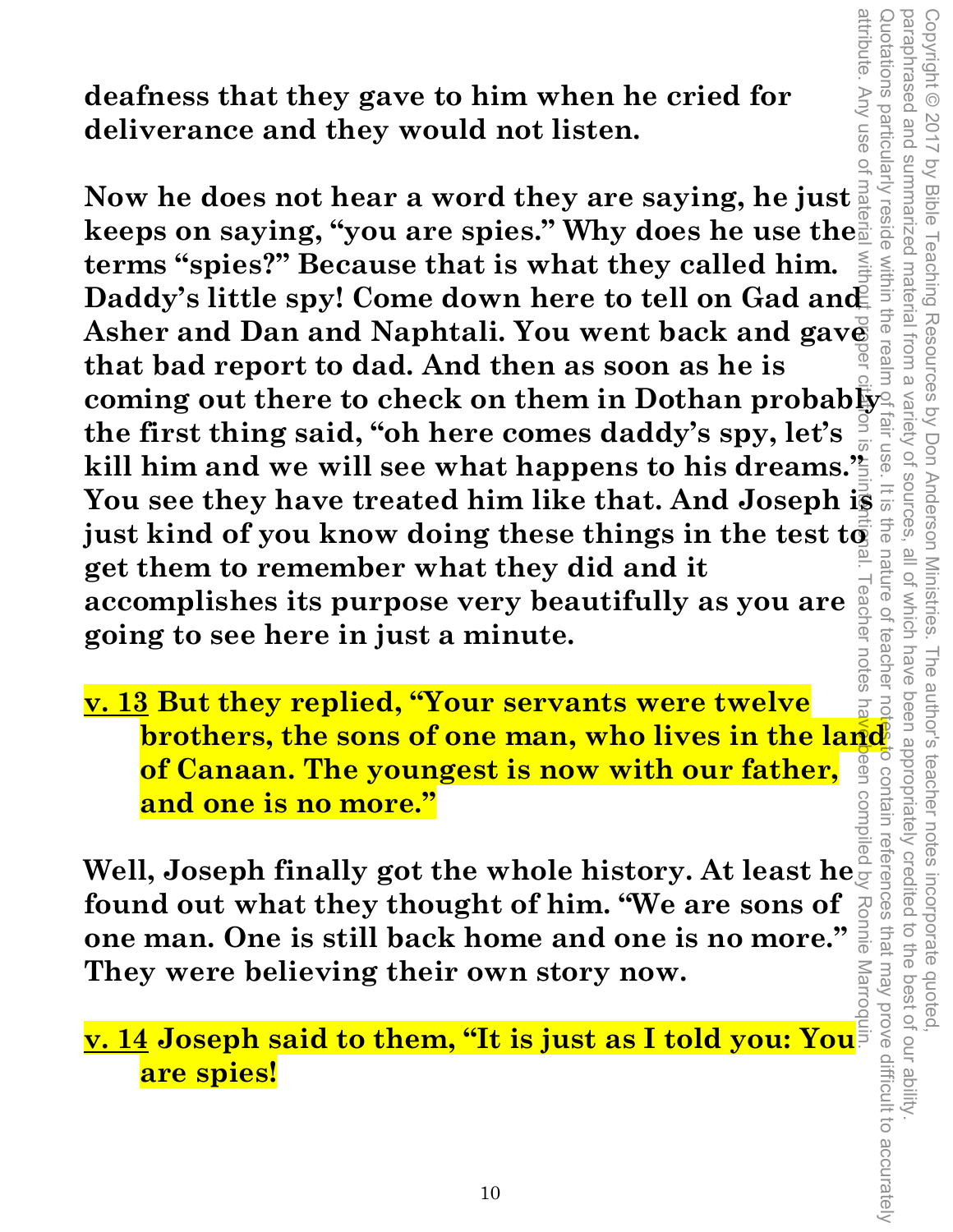attribute.

**v. 15 And this is how you will be tested: As surely as Pharaoh lives, you will not leave this place unless your youngest brother comes here.** 

**You see Joseph puts his finger on the Benjamin here.** 

**v. 15 And this is how you will be tested: As surely as a small point of the place in the place in the place of sour youngest brother comes here.**<br>
You see Joseph puts his finger on the Benjamin here all property of the **s rest of you will be kept in prison, so that your words may be tested to see if you are telling the truth. If you are not, then as surely as Pharaoh lives, you are spies!"** 

**v. 17 And he put them all in custody for three days.** 

Seventy-two hours to sit in there and think about what is going to happen. Now you notice Joseph softens up a **little bit too. He says I am going to keep nine of you here and I want one of you to go back. I think Joseph's thinking you know my dad is old and if only one brother goes back my dad is going to die. I am scared so I am going to keep one and that is what he says.**  attribute. Any use of material with**ow** proper citation is unintentional. Teacher notes have been compiled by Ronnie Marroquin.

- **v. 18 On the third days, Joseph said to them, "Do this and you will live, for I fear God:**
- **v. 19 If you are honest men, let one of your brothers stay here in prison, while the rest of you go and take grain back for your starving households.**
- **v. 20 But you must bring your youngest brother to me, so that your words may be verified and that you may not die." This they proceeded to do.**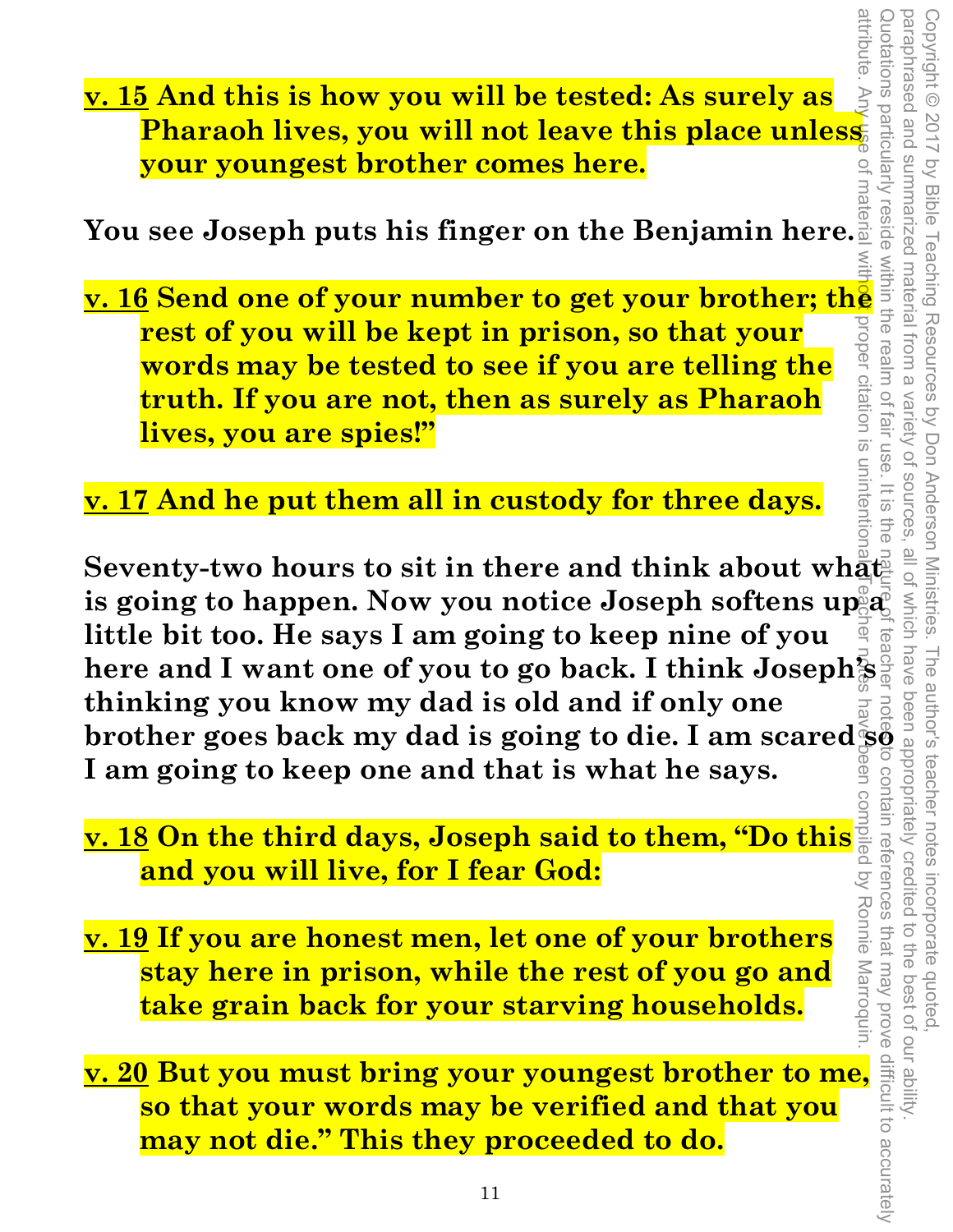Now look at the response to all of this testing. Here is **the key. The beginning of the test is revealing their hearts in verse 21.** 

of material withou reside within the **v. 21 They said to one another, "Surely we are being punished because of our brother. We saw how distressed he was when he pleaded with us for his life, but we would not listen; that's why this distress has come upon us.**  fair use

attribute. Any use of material without pape<mark>ric</mark>itation is unintentional. Teacher notes have been compiled by Ronnie Marroquin. **Now there is the beginning of true repentance. When you and I as people can see in the inadvertent**  circumstances that hit us in our lives the fact that God<sup>#</sup> **is using that because of something in our past lives. He is using it for the benefit of bringing us to a repentant and broken spirit. We are on the road to recovery.**  notes

Copyright © 2017 by Bible Teaching Resources by Don Anderson Ministries. The author's teacher notes incorporate quoted,

The author's teacher notes

been appropriately credited

have been

Teaching Resources by Don Anderson Ministries.

paraphrased and summarized material from a variety of sources, all of which have been appropriately credited to the best of our ability.

f which have teache

all of

Variety of sources

 $\overline{\omega}$ 

attribute.

paraphrased and summarized material

Vinciations particularly

Copyright © 2017

by Bible

**Now whenever there is repentance there are three**  things involved. There is the **CONSCIENCE**, there is **the MEMORY, and there is the REASON.** 

- 1. First, what is the CONSCIENCE saying? We are **truly guilty.**   $\overline{Q}$
- Quotations particularly reside within the realm of fair use. It is the nature of teacher notes to contain references that may prove difficult to accurately notes to contain references 2. What is the MEMORY saying? "We saw the distress of his soul." It is just like they have got a<sup>5</sup> **fully colored picture of what happened 22 years**  may prove **ago. "We saw the distress of his soul when he pleaded with us."**
- **3.** And what is the REASON saying? Therefore, "this **distress has come upon us." I just wrote Numbers 32:23 by that verse**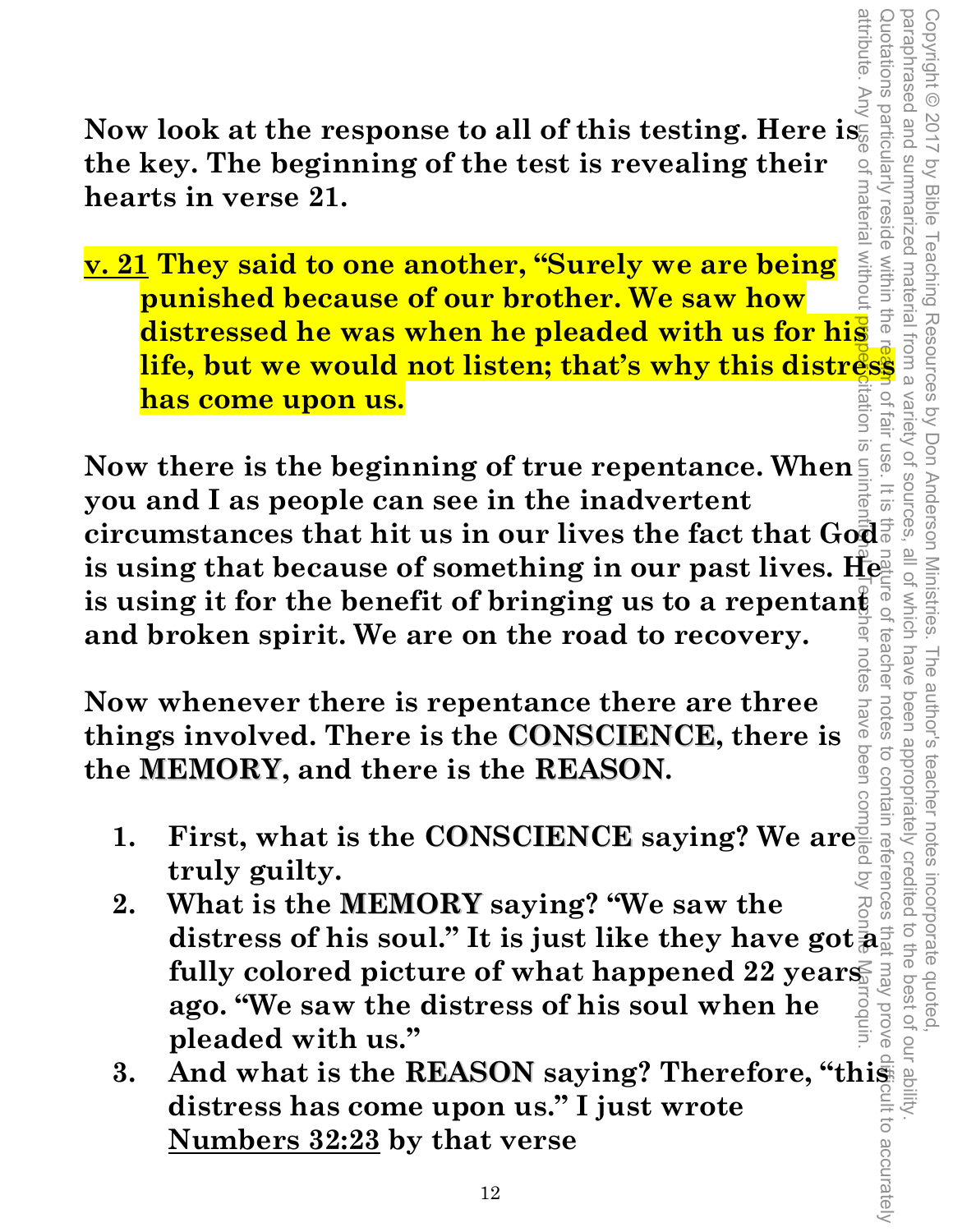**"be sure your sins will find you out."** 

**Verse 22, isn't this just like the oldest brother.** 

**v. 22 Reuben replied, "Didn't I tell you not to sin against the boy? But you wouldn't listen! Now we must give an accounting for his blood."** 

attribute. Any use of material without proper citation is unintentional. Teacher notes have been compiled by Ronnie Marroquin. **Oldest brother says, "I told you guys so! And I told you not to do it and you went ahead and did it anyway and now look what happened. We are all down here and we are spies and it's going to be lucky if we get out of this mess." "Now comes the reckoning for his blood." rentiona** 

Copyright © 2017 by Bible Teaching Resources by Don Anderson Ministries. The author's teacher notes incorporate quoted,

The author's teacher notes

been appropriately credited

notes

n references that may prove

i incorporate quoted,<br>redited to the best of our ability

Copyright © 2017 by Bible Teaching Resources by Don Anderson Ministries.

summarized material from a

paraphrased and summarized material from a variety of sources, all of which have been appropriately credited to the best of our ability.

Variety of sources

 $\overline{\omega}$ FIG<br>O

attribute. Any use of materia

Vinciations particularly

paraphrased and

**Verse 23 is sort of humorous.** 

Verse 23 is sort of humorous.<br> **v. 23 They did not realize that Joseph could understand**<br> **<u>them, since he was using an interpreter.</u><br>
Them, since he was using an interpreter.** cher **them, since he was using an interpreter.**  iotes

**You see there had been this interpreter that is interpreting into the Egyptian and the Hebrew into the Egyptian but Joseph does not need any interpreter. He understands every word those guys are saying. And understands this total conversation that is going on between them unbeknownst to the fact that Joseph**  Ronnie Marroquin **hears every word that they are staying.** 

**Joseph just he feels love for these guys. He would like to just shorten the test. He would just like to tell them.**<br> **to just shorten the test. He would just like to tell them.**<br>
<sup>13</sup> Quotations particularly reside within the realm of fair use. It is the nature of tescher notes to contain references that may prove difficult to accurately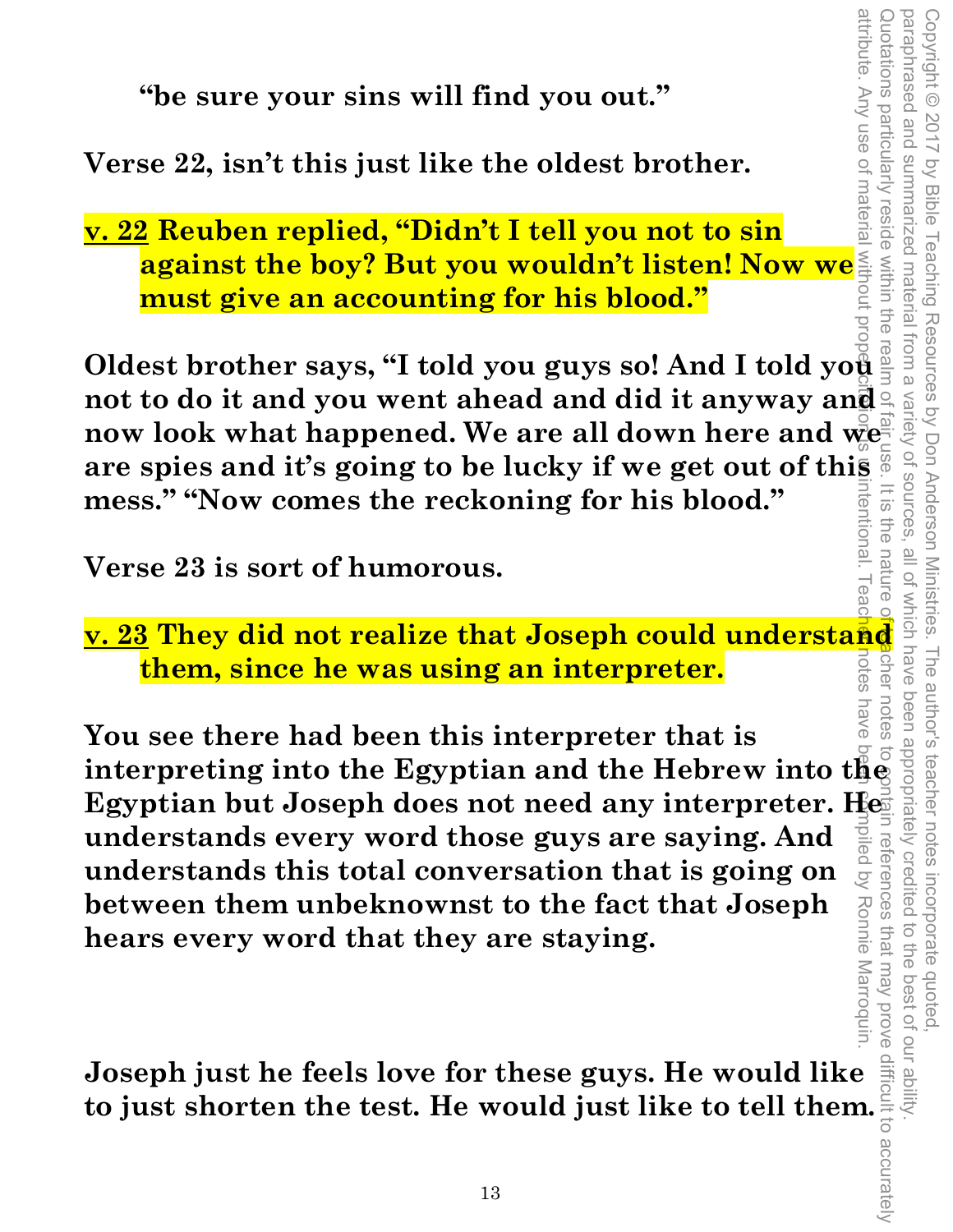**But it is not time yet. And it just overwhelms them. He added**<br>begins to cry. **begins to cry.** 

# **v. 24 He turned away from them and began to weep, but <br>
then turned back and spoke to them again. He had a spoke straight<br>
Simeon taken from them and bound before their<br>
eyes. then turned back and spoke to them again. He had Simeon taken from them and bound before their eyes.**

**Joseph just he feels love for these guys. He would like to just shorten the test. He would just like to tell them. But it is not time yet. And it just overwhelms them. He begins to cry.** 

**Now why did he take Simeon? Simeon is son number**  two. It is obvious that Reuben was for Joseph. He did<sup>&</sup> **not want to sell Joseph. Remember he wanted to get him out of the pit and take him back to dad. So Simeon**  is son number two. And I think Simeon is the one who was totally responsible for the whole plan. Judah being **son number four just went along with it and said let's sell him. But I think he picks Simeon right out of the bunch as though they could remember and have a visible object lesson all the way back to Canaan that**  the guy who trumped this thing up and worked it out **in the first place is the one who is paying the price of sitting down there in prison during the whole time that they are heading back home.**  attribute. Any use of material without proper citation is unintentional. Teacher notes have been compiled by Ronnie Marroquin.

**v. 25 Joseph gave orders to fill their bags with grains, to put each man's silver back in his sack, and to**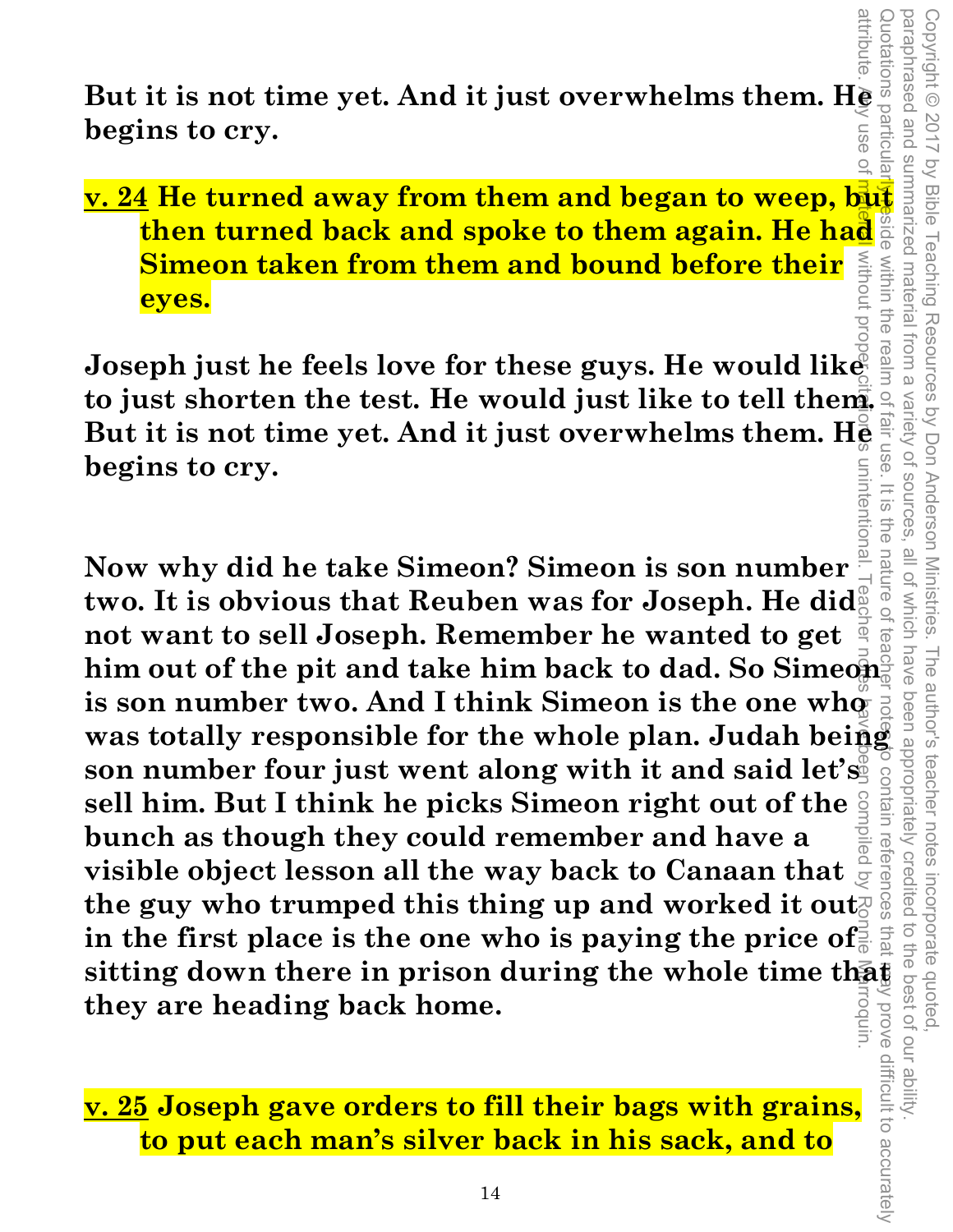**give them provisions for their journey. After this was done for them,** 

**Joseph told the administration he said, "look give them all the grain they need to take home and then take allet their money and put it in the mouths of their sacks and let them go." Now why is it free? Why does he just give it to them? Because Joseph will never be obligated to. him family.** 

**Any more than Jesus Christ would ever be obligated to you. Salvation is a free gift. You do not earn it. You do**  Any more than Jesus Christ would ever be obligated  $\overline{\mathbf{g}}_{\overline{\mathbf{g}}_{\overline{\mathbf{g}}}}^{\overline{\mathbf{g}}_{\overline{\mathbf{g}}_{\overline{\mathbf{g}}}}^{\mathbf{g}}$ <br>you. Salvation is a free gift. You do not earn it. You do<br>not work for it. It is an act of God's pro **And when we learn that in overwhelming love and gratitude we reach out and take the gift of His Son that provides that beautiful eternal life.**  Quotations particularly reside within the realm of fair use. It is the nature of teacher notes to contain references that may prove difficult to accurately attribute. Any use of material without proper citation is unintentional. Teacher notes have been compiled by Ronnie Marroquin.

Copyright © 2017 by Bible Teaching Resources by Don Anderson Ministries. The author's teacher notes incorporate quoted,

The author's teacher notes

incorporate quoted

been appropriately creditec

all of Which have

by Bible Teaching Resources by Don Anderson Ministries

 $\overline{O}$ 

pue pesenderaco Copyright © 2017

summarized material from a

uotations particula

**v. 26 they loaded their grain on their donkeys and left.** 

**v. 27 At the place where they stopped for the night one of them opened his sack to get feed for his donkey, and he saw his silver in the mouth of his sack.** 

You see they traveled all day and they get to the KOA<sup>2</sup> **you know and they are setting up camp and they are**  s that **getting all ready to go take a shower and one of the guys says, "hey I opened my sack to give some grain to** the animals and guess what? My money is in the sack<u>e</u> **Now what are they thinking? "Oh good grief.** 

**First we are spies and now they are going to get us for embezzlement. They are going to get us for stealing the**  paraphrased and summarized material from a variety of sources, all of which have been appropriately credited to the best of our ability.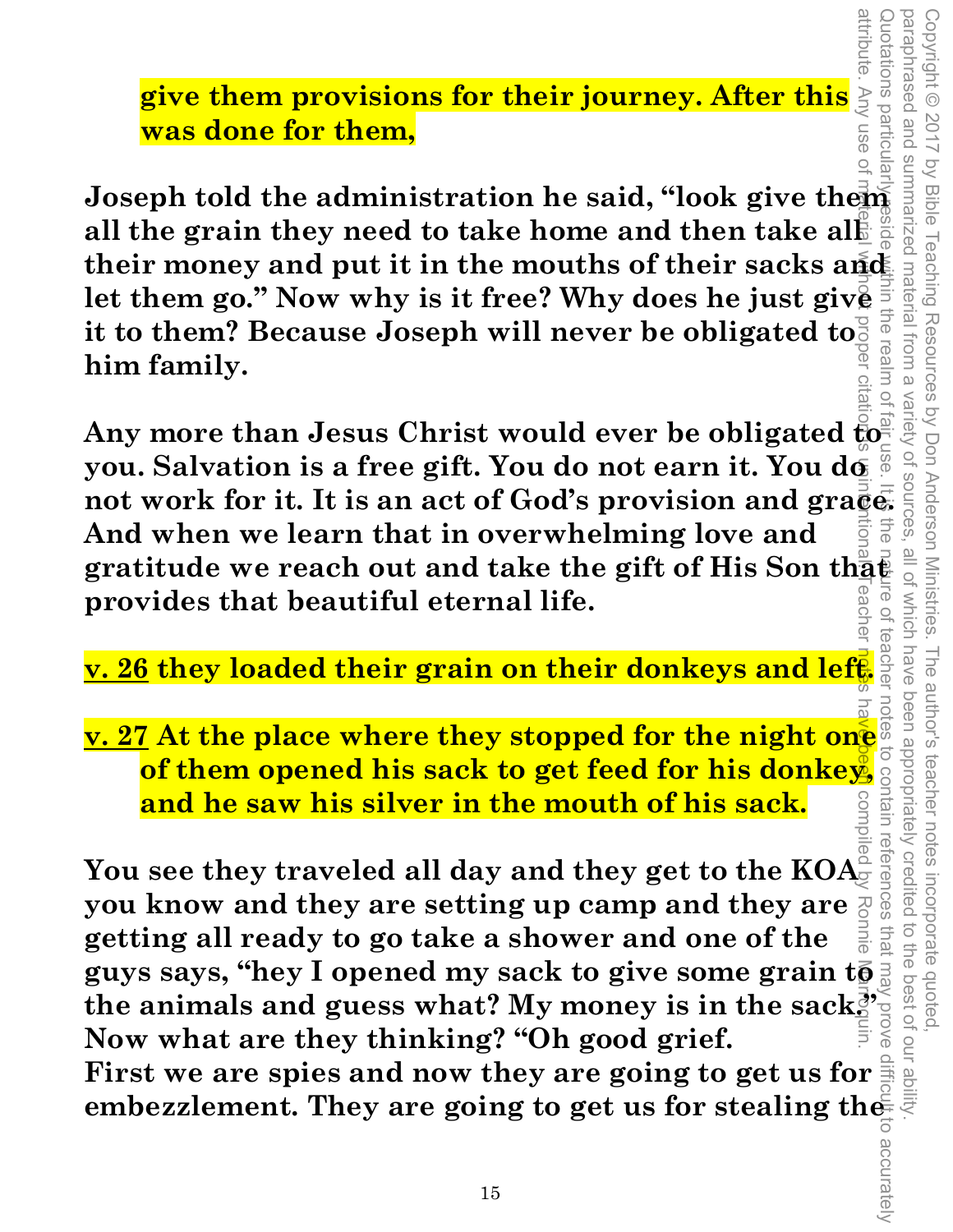grain and taking the money." And it proves to be even  $\vec{a}$ **more difficult trial.** 

- **v. 28 "My silver has been returned," he said to his brothers. "Here it is in my sack." Their hearts sank and they turned to each other trembling and said.<br>
<b>brothers. "Here it is in my sack." Their hearts sank and they turned to each other trembling and said.**<br> **Exploritio and they turned to each other trembling and said. "What is this that God has done to us?"**  attribute. Any use of material without propertion is unintentional. Teacher notes 中ve been computed by Ronnie Marroquin.
- **v. 29 When they came to their father Jacob in the land of Canaan, they told him all that had happened to**  $rac{1}{3}$ **them. They said,**

**Now look how honest the report is of the brothers.** 

- **v. 30 The man who is lord over the land spoke harshly**  to us and treated us as though we were spying on<sup>®</sup> ಸ **the land.**  note
- **spies.**
- **v. 31 But we said to him, 'We are honest men; we are not**<br> **spies.**<br> **v. 32 We were twelve brothers, sons of one father. One**<br> **is no more, and the youngest is now with our father**<br> **in Canaan.'**<br> **in Canaan.' v. 32 We were twelve brothers, sons of one father. One is no more, and the youngest is now with our father in Canaan.'**
- **v. 33 Then the man who is lord over the land said to us, 'This is how I will know you are honest men: Leave one of your brothers here with me, and take food for your starving households and go.**
- **v. 34 But bring your youngest brother to me so I will know that you are not spies but honest men. Then I**

unintention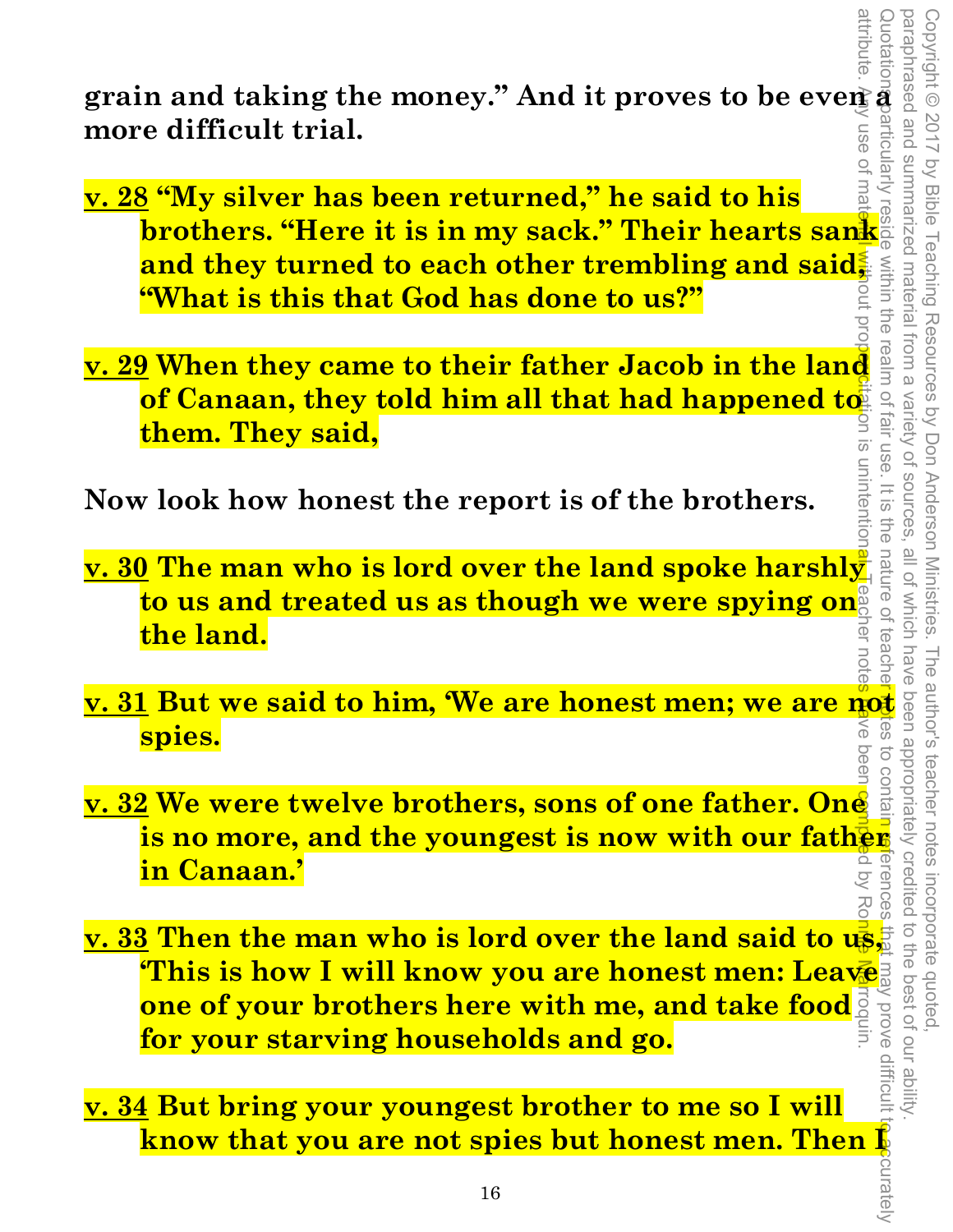Quotations particularly reside within the realm of fair use. It is the nature of teacher notes to contain references that may prove difficult to accurately paraphrased and summarized material from a paraphrased and summarized material from a variety of sources, all of which have been appropriately credited to the best of our ability. Copyright © 2017 by Bible Teaching Resources by Don Anderson Ministries. The author's teacher notes incorporate quoted, Copyright © 2017 by Bible Teaching Resources by Don Anderson Ministries. wotations particularly variety of sources  $rac{1}{\sqrt{2}}$ ine nature of all of which have reacher The author's teacher notes incorporate quoted,<br>have been appropriately credited to the best of our ability

attribute. Any use of

**will give your brother back to you, and you can trade in the land.'"** 

**v. 35 As they were emptying their sacks, there in each Example 12 As they were emptying their sacks, there in each and man's sack was his pouch of silver! When they and**  $\frac{2}{3}$  **their father saw the money pouches, they were frightened.**<br>**Frightened.**<br>Werse 36 is a very key v **their father saw the money pouches, they were frightened. Example 12 is their father saw the money pouches, they were<br><b>Prightened.**<br>Now verse 36 is a very key verse. I am going to weave

attribute. Any use of material without proper citation is unintentional. Teacher notes have been compiled by Ronnie Marroquin. **verse 36 into some lessons for next week. So I want your** to star that verse and I you to underline a little phrase **that**<br>because I am going to lift out of it some of God's **because I am going to lift out of it some of God's**  unintentiona **ultimate purpose in all of our lives. And we need to really focus on this for a just a few minutes.** 

In response to all this here is old Jacob. He has heard *RET NOTBS* **the story. He has seen the money. He has seen the grain. He does not understand what happened. And look at his answer.** 

**v. 36 Their father Jacob said to them, "You have deprived me of my children. Joseph is no more and Simeon is no more, and now you want to take Benjamin.** *Now underline that next phrase.*  **Everything is against me!"**

**You know how many times in your life you have hit storms. You have hit trials. And they have come maybe one, two, three, four, five in succession. And you have been heard to say from your lips "all these things are against me."**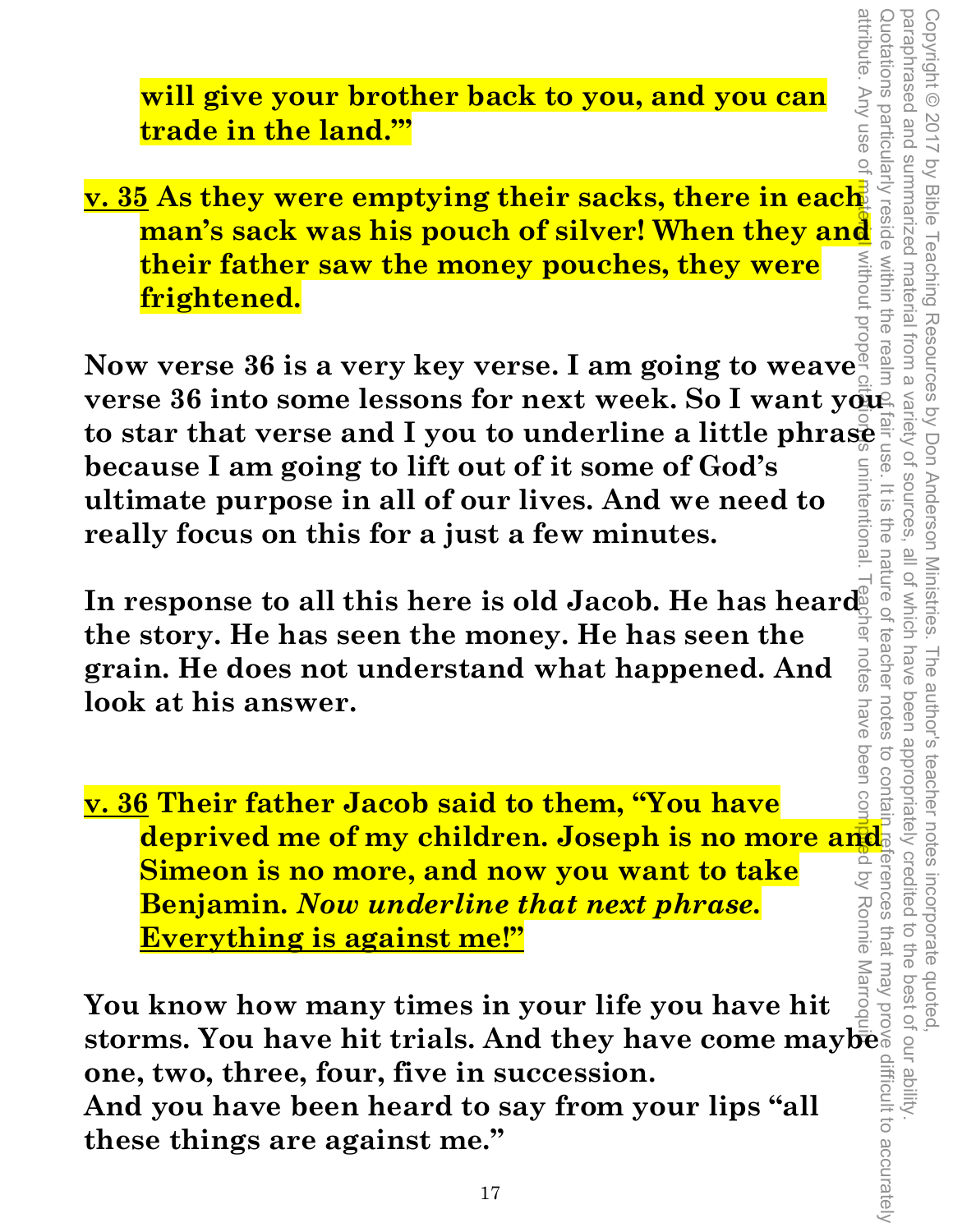**And then many of you have lived long enough that after that cycle things begin to work out and do I hear you say "thank you Lord for what you did because now it put me where I am?" How many times do we have to**  learn that we must hold our judgment on a given set of **circumstances until the whole picture is drawn?** 

Quotations particularly reside within the realm of fair use. It is the nature of teacher notes to contain references that may prove difficult to accurately realn **You and I can see it. We know the overriding purpose of God is to get the children of Israel in the land of Egypt where he can make provision for them and fulfill the requirements of the Abrahamic covenant. We know that.**   $\overline{\omega}$ aut<br>a

Copyright © 2017 by Bible Teaching Resources by Don Anderson Ministries. The author's teacher notes incorporate quoted,

Resources by Don Anderson Ministries.

Copyright © 2017

**SUMMARIZED** by Bible

materia

Trom a

vanety

ot sources

all of

**Mhich** 

nave

notes

to contain references

that

Credi

incorporate quoted,<br>edited to the best of our ab

The author's teacher notes been appropriately

Teaching

uotations

**But here is Jacob at this moment of grief. He has just**  counted the boys and he only comes up with nine and **then this report and so he makes this statement which is a short-sided statement "Everything is against me!. Joseph is no more. Simeon is no more. Now you are going to take Benjamin." Who said Joseph is no more?**  Who said Simeon is not all right? You have jumped to **conclusions. And what do you know about what he is going to do with Benjamin?**  attribute. Any use of material without proper citation is unintentional. Teacher notes have been compiled by Ronnie Marroquin.

**All Jacob has now is Benjamin. And Benjamin creates the greatest problem in the lives of these 66 mouths simply because of Jacob's resistance against God's purpose in the whole thing. And it is right here in this purpose in the whole thing. And it is right here in this proper verse. "Everything is against me!" verse. "Everything is against me!"**

**What is that verse where Paul says, "our light affliction"**<br>is but for a moment and it works for us a far more **is but for a moment and it works for us a far more**  paraphrased and summarized material from a variety of sources, all of which have been appropriately credited to the best of our ability.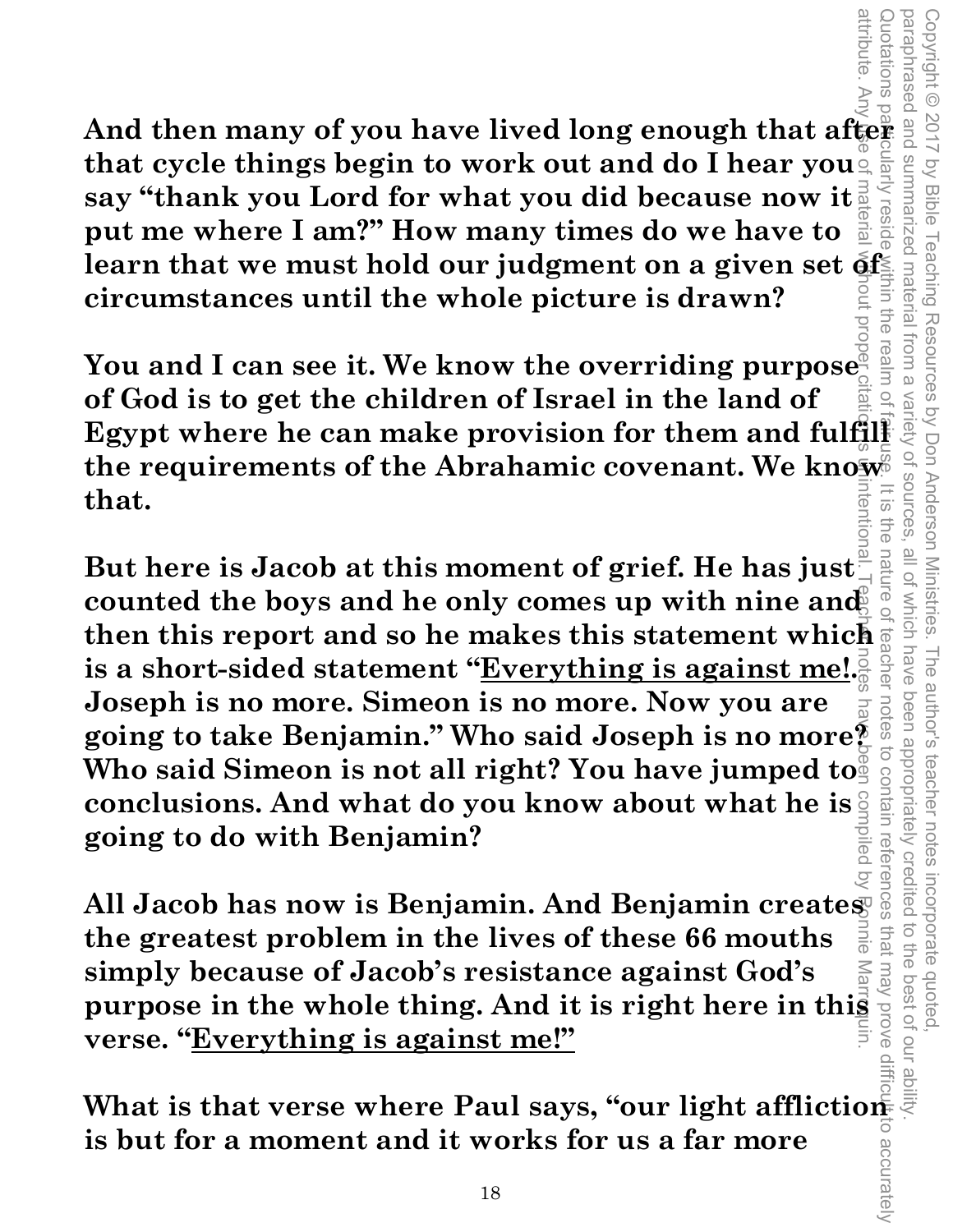Quotations particularly reside within the realm of fair use. It is the nature of teacher notes to contain references that may prove difficult to accurately paraphrased and paraphrased and summarized material from a variety of sources, all of which have been appropriately credited to the best of our ability. Copyright © 2017 by Bible Teaching Resources by Don Anderson Ministries. The author's teacher notes incorporate quoted, Copyright © 2017 by Bible summarized material from a Teaching Resources by Don Anderson Ministries. in the Variety of sources  $\overline{5}$ FD<sub>0</sub> all of which have teacher notes The author's teacher notes s that y prove difficult to accurately

attribute.

Any use o

**exceeding and eternal weight of glory." Wait for the rest of the facts. EXCED SOMEONE SAMPLE AND MULTER SERVING A SURFERING AND RELEASE SCHOOLS AND RELEASE SCHOOLS AND SURFERING SURFERING A SURFERING SURFERING A SURFERING SURFERING A SURFERING SURFERING A SURFERING SURFERING A SURFERING A SUR** 

**no right to an opinion. And when it comes to dealing with God, reserve your judgment. Sure it is going to get rough. Sure things are going to happen.** 

God expects us to run a good race and it is going to get. **rough. It is going to be tough. Because the minute you all as** make a commitment to the Lord Jesus Christ and you **give your life to Him things are not going to get easier, they are going to get better and better and better but. not easier. You are going to be put into the crucible. Expect it. Look forward to it. Because the sovereign**  God is beginning to shape you up so you will begin to  $\frac{1}{6}$ **make a contribution to the society in which you live.**  attribute. Any use of material without proper citation is unintentional. Teacher notes have been compiled by Ronnie Marroquin.

notes But we so often are so premarture. We snatch at the  $\frac{2}{3}$  appearance. We pronounce judgment on the uncompleted process. Why don't we learn from our own  $\frac{2}{9}$  a specific ignorances and recognize that God's never fa **But we so often are so premarture. We snatch at the**  nave **appearance. We pronounce judgment on the ignorances and recognize that God's never failing providence is still at work even though it looks like three boys are no longer with him and he only has nine left.**  Ronnie

**under with him and he only has ningle set to left.**<br> **left.**<br> **v. 37 Then Reuben said to his father, "You may put both**  $\frac{1}{2}$  **and**  $\frac{1}{2}$  **are also<br>
of my sons to death if I do not bring him back to a set of**  $\frac{1}{2}$ **of my sons to death if I do not bring him back to you. Entrust him to my care, and I will bring him back."**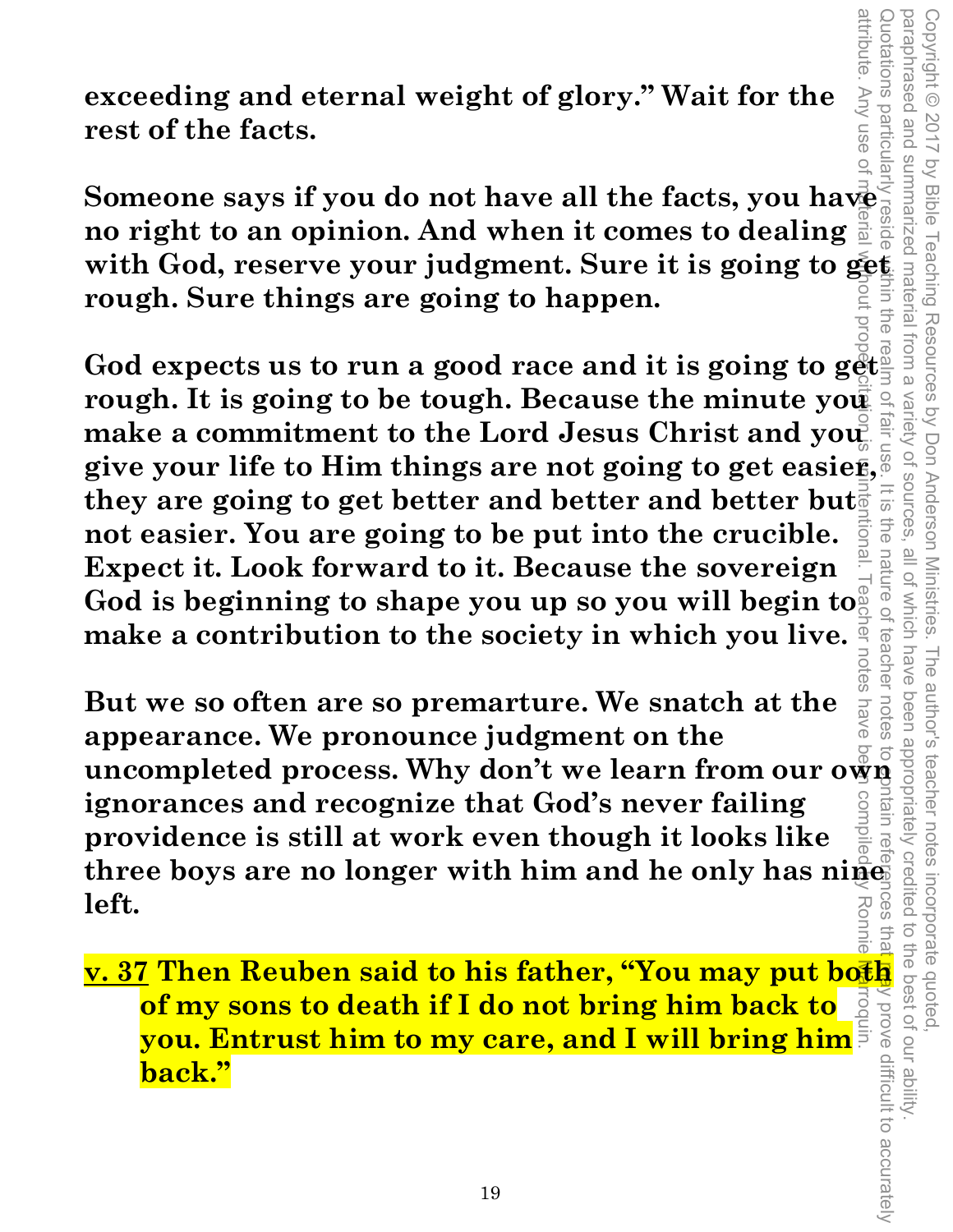**Here is the oldest. He sees the seriousness of the situation. The fact that their lives are in jeopardy and they could not bring back grain that would last for very long for 66 people.** 

**v. 38 But Jacob said, "My son will not go down there with you; his brother is dead and he is the only one left. If harm comes to him on the journey you are taking, you will bring my gray head down to the grave in sorrow.** 

**As the study ends today, we have a man who is resisting the will of God. We have somebody who through his resistance of the will of God is going to affect everybody else in the family. Now God has a way of dealing with his stubborn children.** 

**And "As the World Turns" will continue in its next chapter you will discover how God works it out. Wha** $\breve{\mathbf{g}}$ **God has to do when we are dragging out heals through the dirt resisting His ultimate purpose in our lives. We will see that next week.**  attribute. Any use **of material without** proper citation is unintentional. Teacher notes have been compiled by Ronnie Marroquin.

compiled by **Now there are a lot of lessons that are lifted out of tonight's study. And I want to zero in on some of these now that we have gone through the passage.**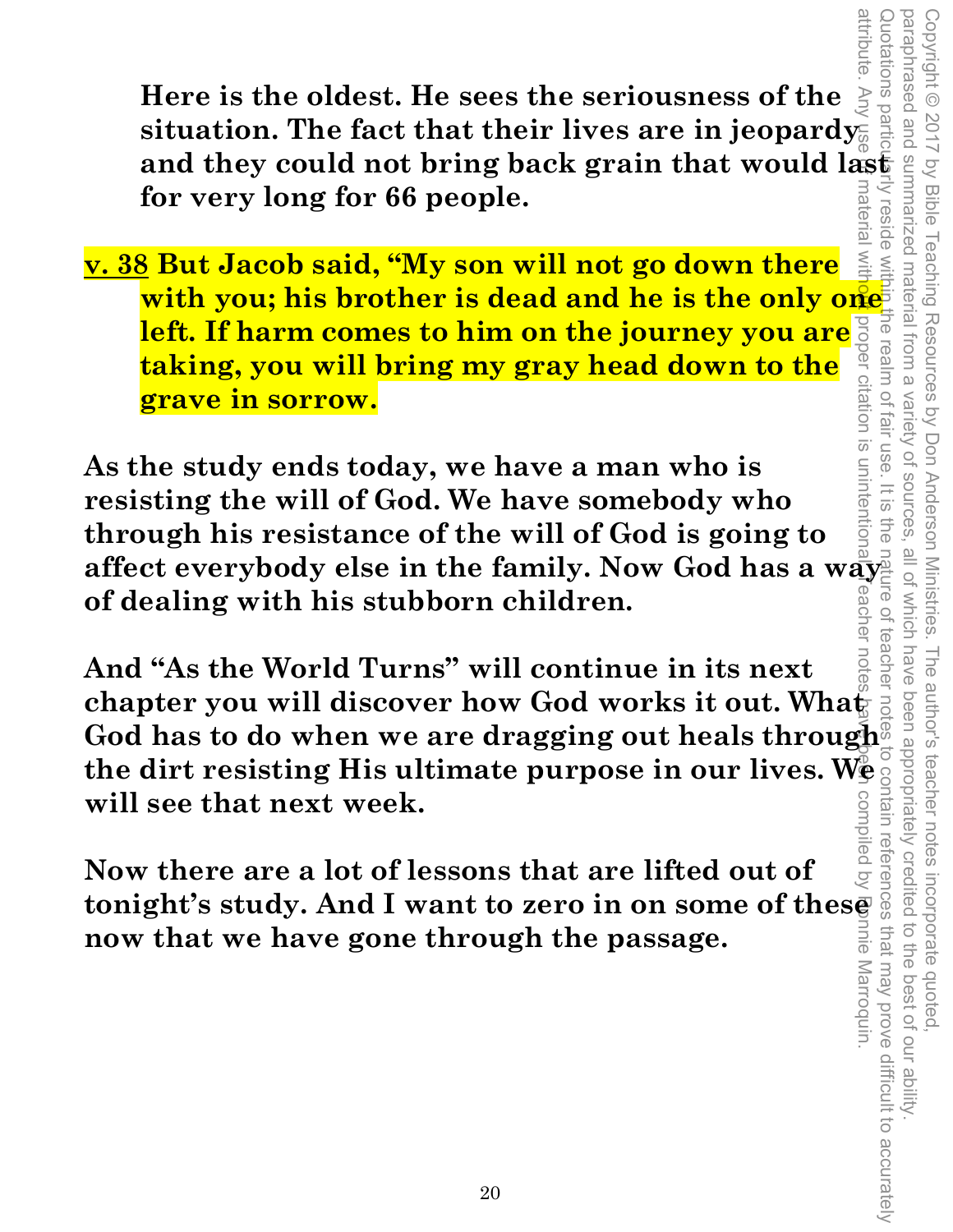**LESSON #1: I hope you are impressed with the persistence of divine purpose.** 

attribute. Any use of material without proper citation is unintentional. Teacher notes have been compiled by Ronnie Marroquin. **SSON #1: I hope you are impressed with the**<br>
persistence of divine purpose.<br>
We have walked long enough now with the Lord is a set<br>
this situation that we can see his divine purpose  $\frac{1}{\sin \theta}$ **this situation that we can see his divine purpose just continuing to go. The persistence of divine purpose is just working out. You see a little glimpse of it as Joseph gets down there. Now the famine economically has been created. Joseph has been elevated to power. He is seeing the first glimpse of the fulfillment of his dreams. And now the pressure is back up in Canaan to focus this whole family**  down there. How is the economic situation going **to**<br>pull that whole family down there? It is the **Enoll pull that whole family down there? It is the persistence of divine purpose.** 

Copyright © 2017 by Bible Teaching Resources by Don Anderson Ministries. The author's teacher notes incorporate quoted,

The author's teacher notes

been appropriately creditec

incorporate quoted,<br>edited to the best of our ability

to contain references

Teaching Resources by Don Anderson Ministries

paraphrased and summarized material from a variety of sources, all of which have been appropriately credited to the best of our ability.

all of Which have

variety of sources

Quotations particularly reside within the realm of fair use. It is the nature of teacher notes to contain references that may prove difficult to accurately

nature

attribute. Any use o

paraphrased and Copyright © 2017

summarized material from a

rea

by Bible

- **LESSON #2: You can see the strength of human affection by the love of Joseph for his brothers. He does not like this test and his tears tell you that he allower them you allow a** loves them. And he is not bitter towards them you **know. You are going to see that even more next**  compiled by **week.**
- **LESSON #3: You can see the power of a guilty conscience. You can see the power of a guilty conscience. Although it has been 22 years they can remember it as though it was yesterday. Although it has been 22 years, the photographic ability of their conscience.** Although it has been 22 years they can remember it as though it was yesterday. Although it has been 22 years, the photographic ability of their mind can replay that incident just as though it happened **it happened yesterday. Maybe you are like that today. Maybe there is something in your life that happened way back there. And you have swept it**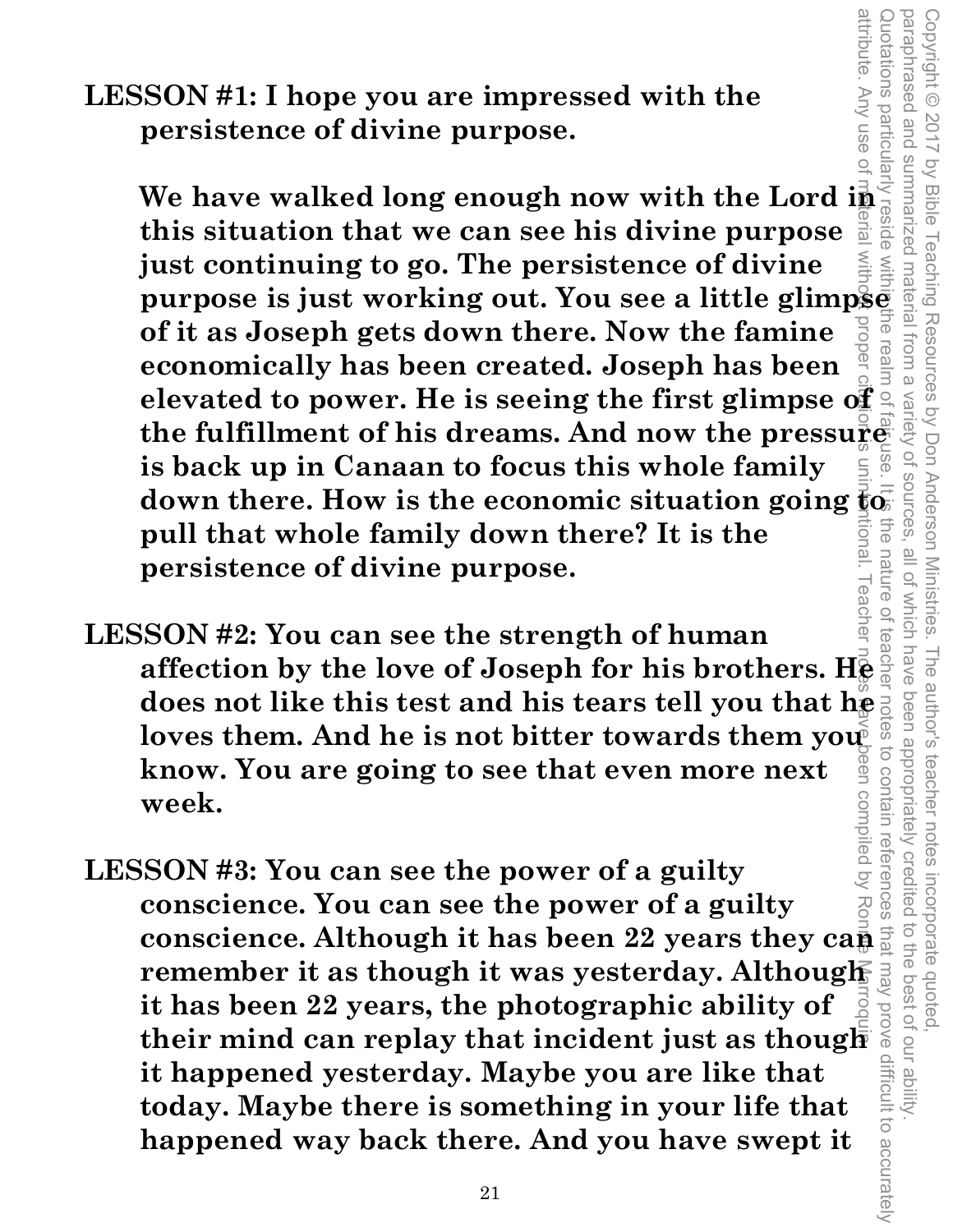**under the rug. You have put it in the closet. But the memory of it defiles you because you have never**  $\sum_{\substack{a \text{odd} \text{odd} \\ \text{odd} \\ \text{odd}}}$  **dealt with it. These boys did that. memory of it defiles you because you have never dealt with it. These boys did that.** 

**They have lived a lie for 22 years. They took the blood-spattered coat back to their dad and said he is dead. And now they are believing their own lie**  when they say "and one is no more." But when the **stress gets on them, what comes to the surface? Bam! Just like that. The event. And they are recounting the adverse events right now in light of the guilty conscience that they have not dealt with 22 years ago.**  attribute. Any use of material without proper citation is unintentional. Teacher center is a second of the Marroquing Marroquin.

Copyright © 2017 by Bible Teaching Resources by Don Anderson Ministries. The author's teacher notes incorporate quoted,

Resources by Don Anderson Ministries

pue paseu que Copyright © 2017

summarized material

trom a

Variety of sources

**all 01** 

**Uave** 

been appropriately credited

The author's teacher notes

 $\overline{\omega}$ 

within

The rea

by Bible

Teaching

- **LESSON #4: In this passage we see the nature of true repentance. If you are coming to a relationship**  with the Lord Jesus Christ and you are sitting here<sup>1</sup> **tonight and you do not have that relationship with him, here is the process:** 
	- notes **1. First, your CONSCIENCE is telling you that you**  to contair **have offended God by sin. You have broken His**  laws. The Bible says, "All have sinned and come **short of the glory of God." You conscience right now is telling you that and you know it and your conscience verifies that.**
- $2.\,$  Secondly, your MEMORY can replay it. You know  $\vec x$ the event that condemns you. It can be a series  $\bar{\mathbf{\mathfrak{g}}}\mathbf{f}$ **them and your memory is replaying them. The Spirit of God is allowing your memory to replay them.**  Quotations particularly reside within the realm of fair use. It is the nature of teacher notes to contain references that  $\boldsymbol{m}$ ay prove difficult to accurately
- **3.And then your REASON is saying, "ah-hah. I have been brought to this very moment to focus on the**  paraphrased and summarized material from a variety of sources, all of which have been appropriately credited to the best of our ability.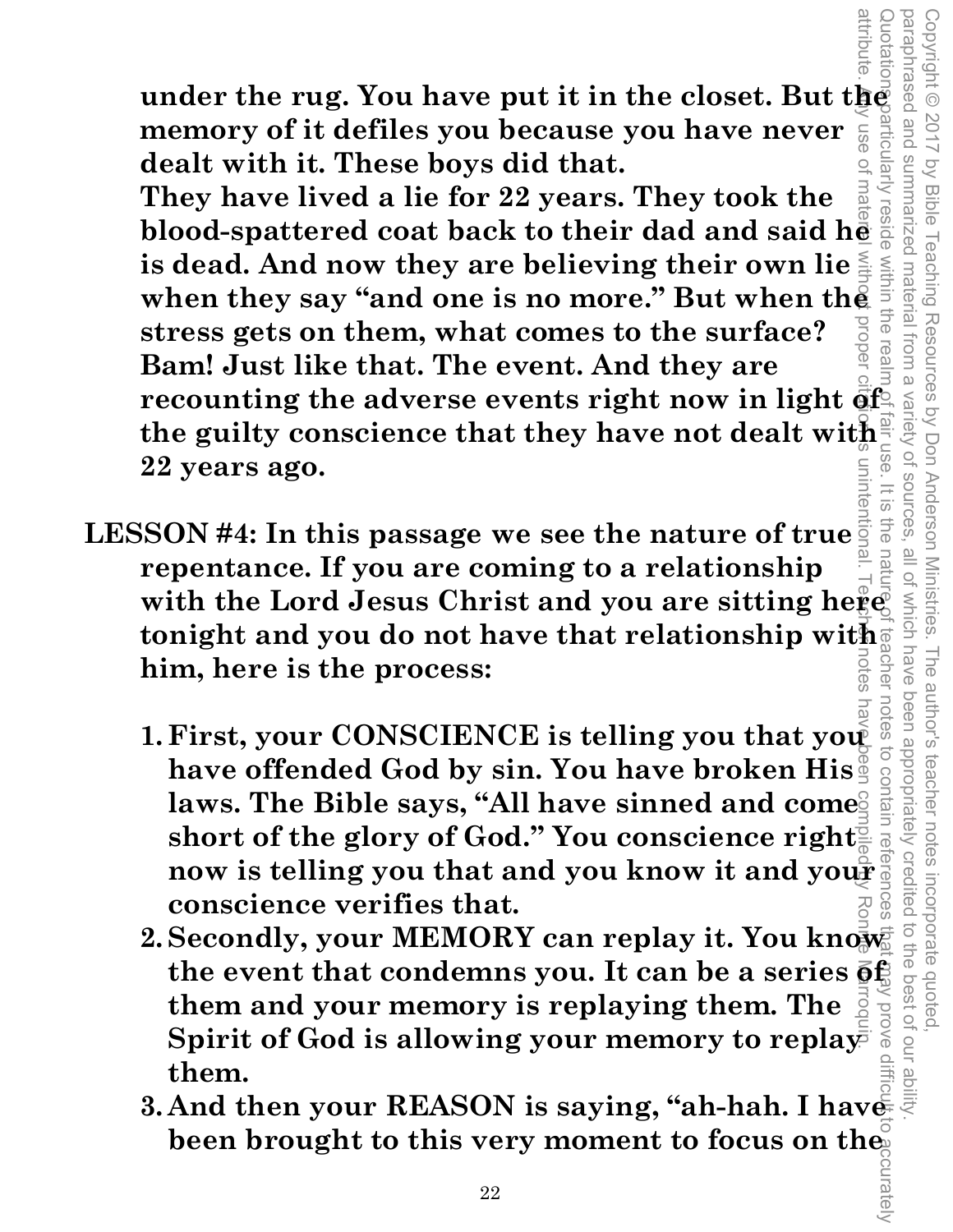**need for that relationship." And oh that we would also also not spurn the convicting work of the Spirit of**  $\frac{2}{5}$ **not spurn the convicting work of the Spirit of**  God in our lives. Be careful as you resist, as you **harden your heart you get further and further away. Many people say, "You know I feel so far away from God." Well guess who moved? God is always pursing the relationship. God from the away from God." Well guess who moved? God is...**<br>always pursing the relationship. God from the<br>Garden of Eden has longed for closeness with us... **Longed for oneness. Longed for intimacy. And whose problem is it? It is ours. Because we think we can handle it. We think we can take care of**  $\frac{3}{16}$ **.**<br>And so we keep Him at a distance. **And so we keep Him at a distance.**  attribute. Any use of material without proper citation of compiled by Roman Teacher centribute with  $\alpha$  and  $\alpha$  and  $\alpha$  and  $\alpha$  and  $\alpha$  and  $\alpha$  and  $\alpha$  and  $\alpha$  and  $\alpha$  and  $\alpha$  and  $\alpha$  and  $\alpha$  and  $\alpha$  and  $\alpha$ 

Copyright © 2017 by Bible Teaching Resources by Don Anderson Ministries. The author's teacher notes incorporate quoted,

Teaching Resources by Don Anderson Ministries.

Copyright © 2017

by Bible

articularly

**resid** 

summarized material from a

paraphrased and summarized material from a variety of sources, all of which have been appropriately credited to the best of our ability.

Which have eachel

notes

The author's teacher notes

been appropriately credited

incorporate quoted,<br>edited to the best of our ab

Variety of sources

 $\overline{\omega}$ 

**But when we face something like this situation with these boys then comes the nature of true repentance. I,**  first with my CONSCIENCE, know I am guilty, with my **MEMORY I can see the place of my guilt, and with my REASON I can say this is the reason this has come to pass. BVG** 

Quotations particularly reside within the realm of fair use. It is the nature of teacher notes to contain references that may prove difficult to accurately  $\overrightarrow{O}$ **LESSON #5: We see the short-sightedness of human**  *reason. Jacob is looking only at the present events* $\frac{8}{9}$  **reason. Jacob is looking only at the present events** and he pronounces a wrong verdict. Now you have<br>the advantage of knowing what is coming. But are **property** you saying that tonight to God? **the advantage of knowing what is coming. But are you saying that tonight to God?**  Ronne Marroquin. **"All these things are against me." "I lost that contract." "I'm losing my job." "This is happening and that's happening." "All these things are against me." Watch it! We are vulnerable. He has the big picture. He sees the end. He sees the beginning. He sees the**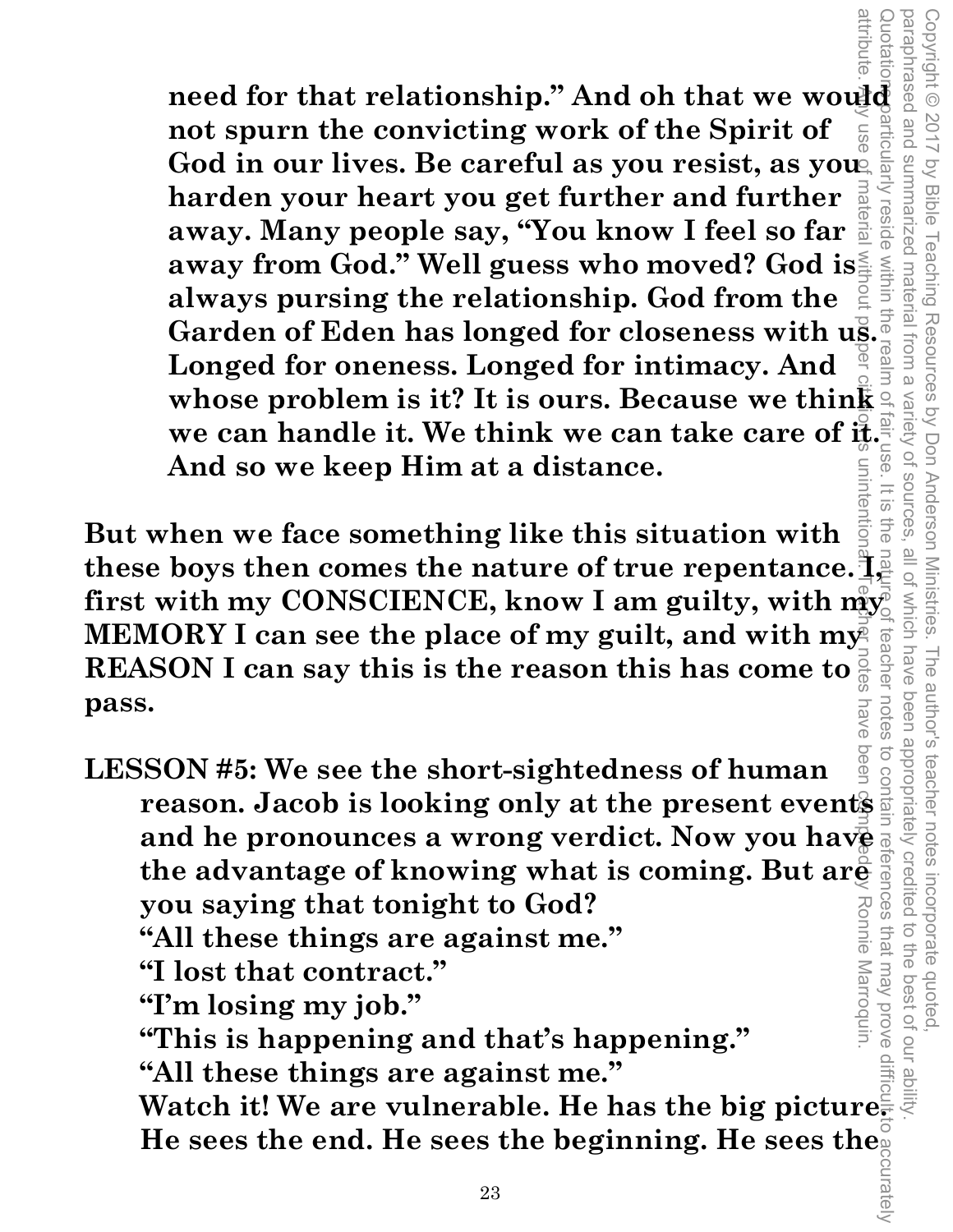**entire drama of our lives. And He knows what you need to bring about a response. The shortsightedness of the human reason. We look only at the present circumstances.** 

**1. GOD HAS A PURPOSE FOR EVERY LIFE. We can be seen that dynamically displayed in Joseph.**<br>
1. GOD HAS A PURPOSE FOR EVERY LIFE. We see that dramatically displayed in a series of the set of the internal conclude the study **Alright now what I want to do as I conclude the study tonight is I want to point out seven things that I see through these first four studies. I just backed up at the end of this study and I took a look at what I have**  citation **learned through these first four studies in the life of Joseph. And I have come up with these statements.**   $\overline{5}$ 

**see that dramatically displayed in Joseph.** 

Copyright © 2017 by Bible Teaching Resources by Don Anderson Ministries. The author's teacher notes incorporate quoted,

The author's teacher notes

been appropriately credited

incorporate quoted,<br>edited to the best of our ability

Teaching Resources by Don Anderson Ministries.

Copyright © 2017 by Bible

paraphrased and summarized material from a variety of sources, all of which have been appropriately credited to the best of our ability.

**nature** 

notes

all of Which have

- **2. THAT PURPOSE CALLS FOR DISCIPLINE. Joseph has really had to go through it. You say the purpose in the dreams but the 13 years were years of difficult discipline of God preparing him for the fulfillment of the purpose.**
- attribute. Any use of material without proper citation is unintentional. Teacher notes have been compiled by Ronnie Marroquin. Quotations particularly reside within the realm of fair use. It is the nature of teacher notes to contain references that may prove difficult to accurately to contain references **3. I've been impressed with THE DUTY OF**   $\mathbf{FAITHFULNESS.}$  You know Jesus said that to **those guys when he was trying to separate the**  avoid vem tem **great big crowd from those who really meant business. He said, "if any man will come after me let him deny himself and take up his cross**  daily and follow me." It is the faithfulness day<sup>-</sup> difficult to accurately **in and day out. Joseph was always faithful no matter what the circumstance was to keep his**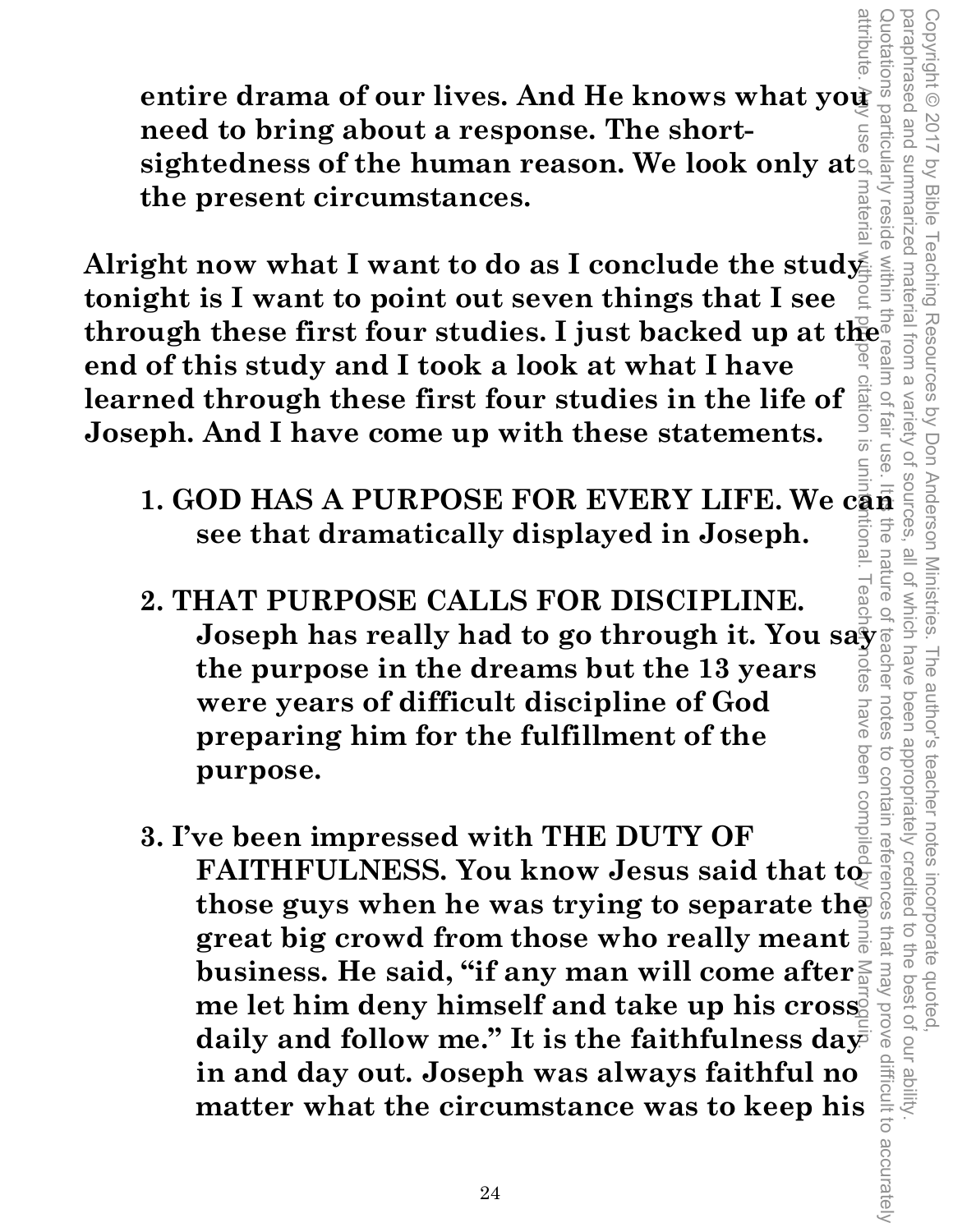attribute. Any use **of material without proper citationals** unintentional. Teacher notes have been compiled by Ronnie Marroqu**in** Quotations particularly reside within the realm of fain of fainse. It is the nature of teacher notes to contain references that may prove difficult to accurately **confidence in God. Are you like that? Are you faithful? Are you committed to the task? I remember one guy telling a story that over in Russia they were having a big church service Lesld and all of a sudden a bunch of armed guards come running in with machine guns and they said, "all of you Christians who are ready to die for your faith line up against the wall and the rest of you that want to get out, get out." Well over 2/3 of the audience left." And there was just a small group lined up against the wall who**  were going to be faithful to death. As soon as  $\frac{2}{3}$   $\frac{8}{3}$  the rest of the people exited. The guys put down  $\frac{2}{3}$   $\frac{2}{3}$  from their machine guns and said "Now lets have  $\frac{2}{3}$ **were going to be faithful to death. As soon as**  the<br>e **their machine guns and said, "Now lets have a**  nature **real Bible study.** 

Copyright © 2017 by Bible Teaching Resources by Don Anderson Ministries. The author's teacher notes incorporate quoted,

The author's teacher notes

been appropriately credited

Teaching Resources by Don Anderson Ministries.

paraphrased and summarized material from a variety of sources, all of which have been appropriately credited to the best of our ability.

all of Which have

 $\circ$ 

teache

notes

paraphrased and summarized material from a

Copyright © 2017 by Bible

You know that is where it is, that is where the **action is. You see we have got so many people**  who are looking on, who can talk big but they **have not got down here yet where they have really learned to be faithful where they are willing to pay the price, any price, whatever it is to be faithful to him. Joseph has been like that. It has been beautiful.** 

**4. GOD WILL PERFORM TO THE END WHAT HE BEGAN. He told Joseph this was going to happen and we are going to see it come clear and through to the very end. He is going to take it on through. Now let me give you a New Testament counterpart to that.**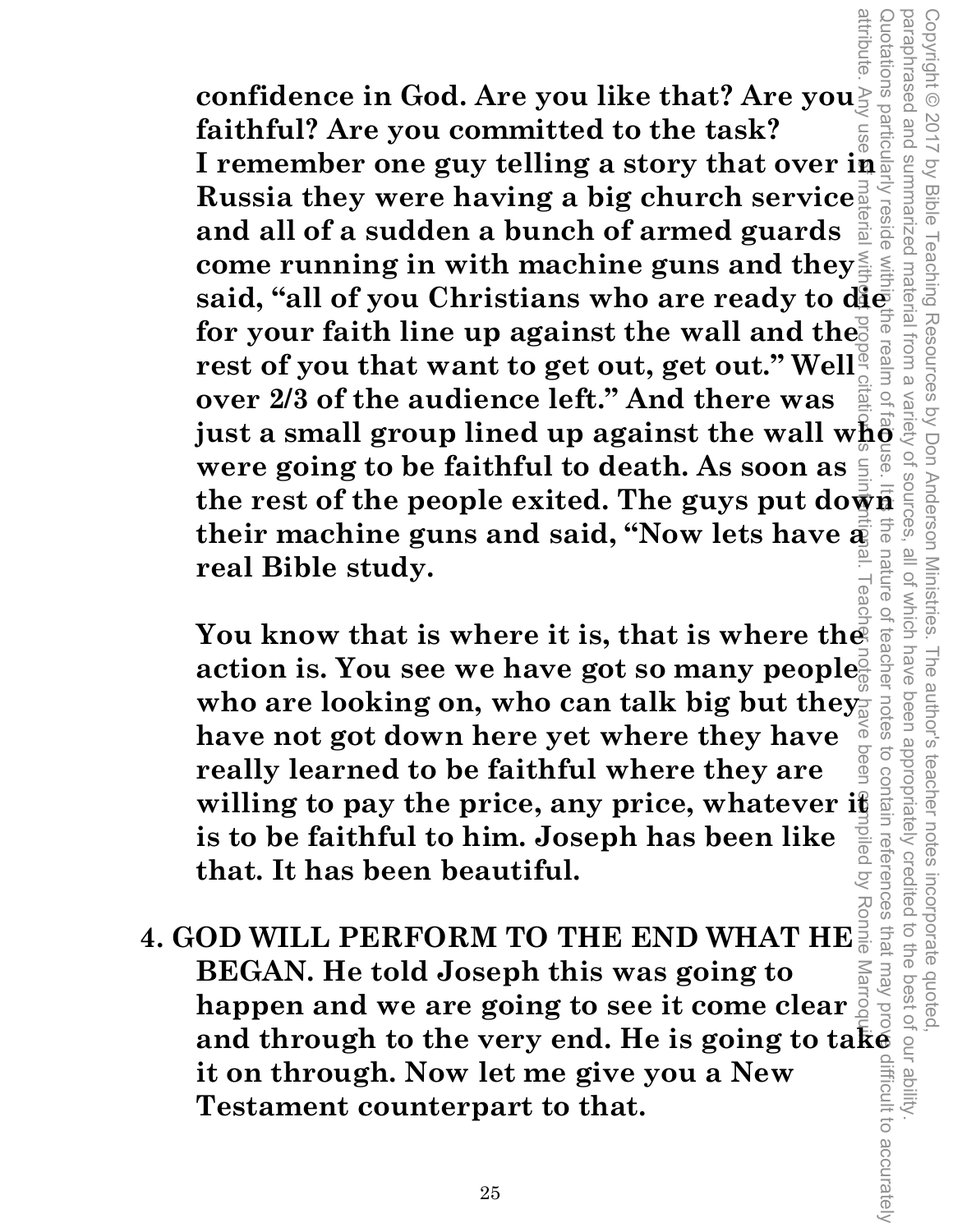## **Philippians 1:6**

**Being confident of this very thing, that He which hath begun a good work in you will perform it until the day of Jesus Christ.** 

#### **Job stated it in Job 23:10**

**"When He has tried me, I shall come forth as gold."** 

**God will complete until the end what He has started. Do you realize in Romans chapter 8 Philippians 1:6**<br>
Being confident of this very thing, that He<br>
which hath begun a good work in you will<br>
perform it until the day of Jesus Christ.<br>
Job stated it in Job 23:10<br>
"When He has tried me, I shall come forth as **past tense? He looks on you and me as though we are already glorified. The job is already done. As far as He is concerned we are just in transit. As far as He is concerned the task of glorification has already been complete.** 

Copyright © 2017 by Bible Teaching Resources by Don Anderson Ministries. The author's teacher notes incorporate quoted,

The author's teacher notes

incorporate quoted  $\overline{a}$ 

the best of our ability

Teaching Resources by Don Anderson Ministries.

paraphrased and summarized material from a variety of sources, all of which have been appropriately credited to the best of our ability.

all of Which have

Variety of sources

 $\frac{1}{10}$ 

nature of

ಸ

Quotations particularly

paraphrased and

summarized material from a

reside within the realm of fair use

Copyright © 2017 by Bible

attribute. Any use of material without proper citation is unintentional. Teacher notes have been compiled by Ronnie Marroquin. Quotations particularly reside within the realm of fair use. It is the nature of teacher note to contain references that may prove difficult to accurately **5. Next. GOD IS GLORIFIED WHEN OTHERS ARE FAITHFULLY SERVED.** God is glorified when others are faithfully served. Every time we have a seen him he has been faithful to serve hasn't  $\frac{9}{9}$  or seen him he has been faithful to serve hasn't  $\frac{9}{9}$  or served in **FAITHFULLY SERVED. God is glorified when**  $\overline{a}$ **seen him he has been faithful to serve hasn't he? He served his dad, he served in Potiphar's house, he served in prison, and now he is serving in Pharaoh's court. God is glorified**  when others are served. Jesus said, "I came n<del>ot  $\phi$ </del> that ma **to be ministered unto but to minister and to give my life a ransom for everyone." And He is the one who in John 13 is walking around with a bucket of water washing the feet of His followers. He knew what it was to be a servant of others. God is glorified when others are faithfully served no matter where it is. of others. God is glorified when others are faithfully served no matter where it is.**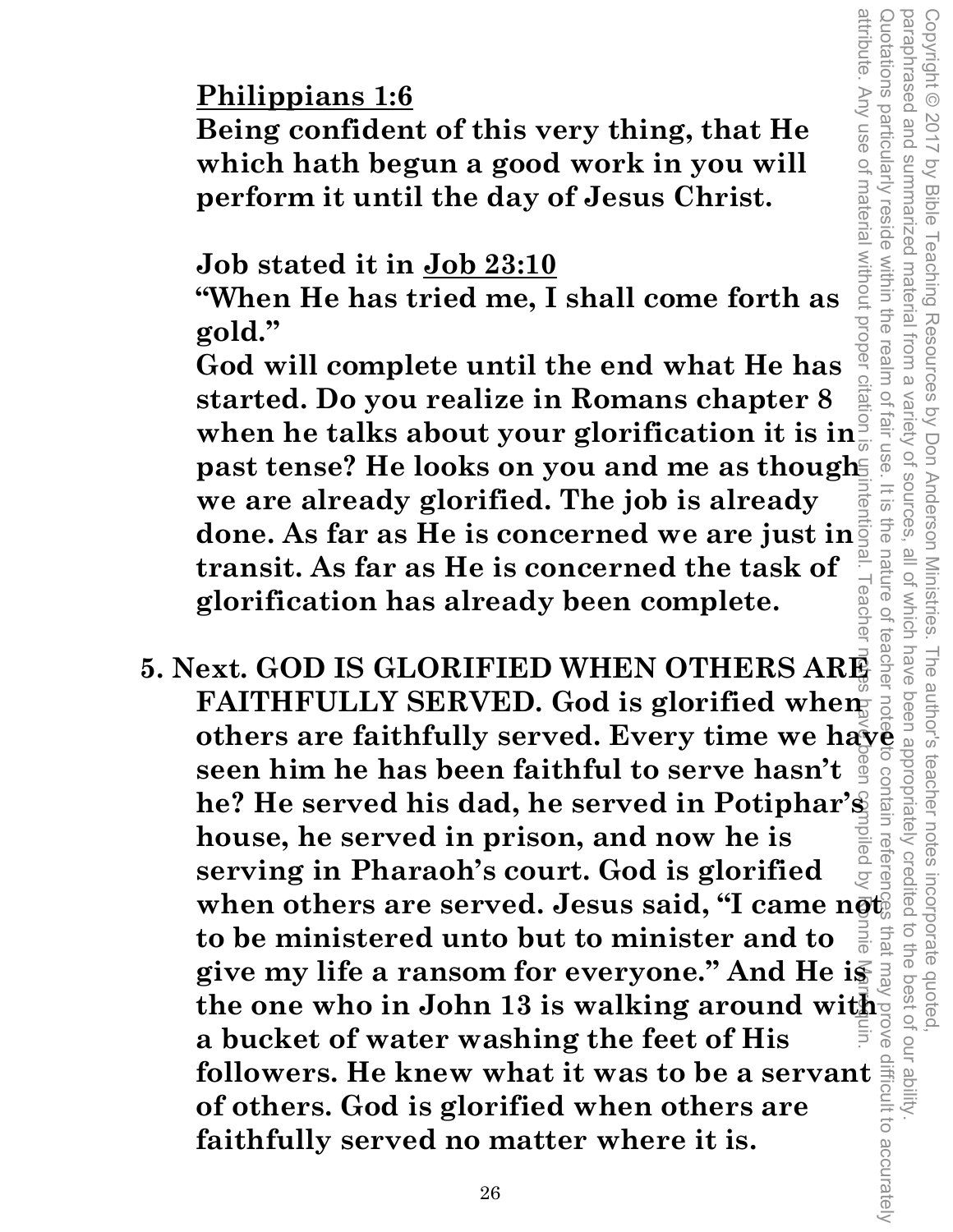- attribute **6. GOD PROVES HIMSELF TO THOSE WHO TRUST**   $\boldsymbol{\text{HIM.}}$  Thirteen years of adversity, a prolonged **two years when he already thought that the cupbearer was going to get him out and he haddlern to stay longer. Just, he kept on trusting the**  $\frac{1}{100}$  and Lord. And God proves Himself to those who trust Him. **to stay longer. Just, he kept on trusting the**   $\overline{a}$ **Lord. And God proves Himself to those who trust Him.**
- **7. And finally, GOD'S WISDOM IS VERIFIED IN**  THE OUTCOME OF THE EVENTS. Now you can **see God's wisdom a little bit. God kept him there for two more years because Pharaoh had not had the dreams yet. Can you imagine what would happen if he had got out two years earlier? He would have been on back up in Canaan, never heard a thing about it, and we never would heard anymore of Joseph. But that**  $\vec{r}$  **two-year delay was very significant. Because**  $\frac{3}{8}$  $\frac{3}{8}$  $\frac{3}{8}$  $\frac{3}{8}$  $\frac{3}{8}$  $\frac{3}{8}$  $\frac{3}{8}$  $\frac{3}{8}$  $\frac{3}{8}$  $\frac{3}{8}$  $\frac{3}{8}$  $\frac{3}{8}$  **\ two-year delay was very significant. Because Pharaoh had the dreams and overnight God's**  wisdom is verified in the outcome of the events. attribute. Any use of material without proper citation is unintentional. Teacher notes have been compiled by Ronnie Marroquin.

**Well I just wanted to share that with you as a little extra as we backed off and took a look at it from the standpoint of where we have traveled through the fourg studies.** 

Quotations particularly reside within the realm of fair use. It is the nature of teacher notes to contain references that may prove difficult to accurately paraphrased and summarized material from a variety of sources, all of which have been appropriately credited to the best of our ability. Copyright © 2017 by Bible Teaching Resources by Don Anderson Ministries. The author's teacher notes incorporate quoted, Copyright © 2017 by Bible Teaching Resources by Don Anderson Ministries. all of which have nature che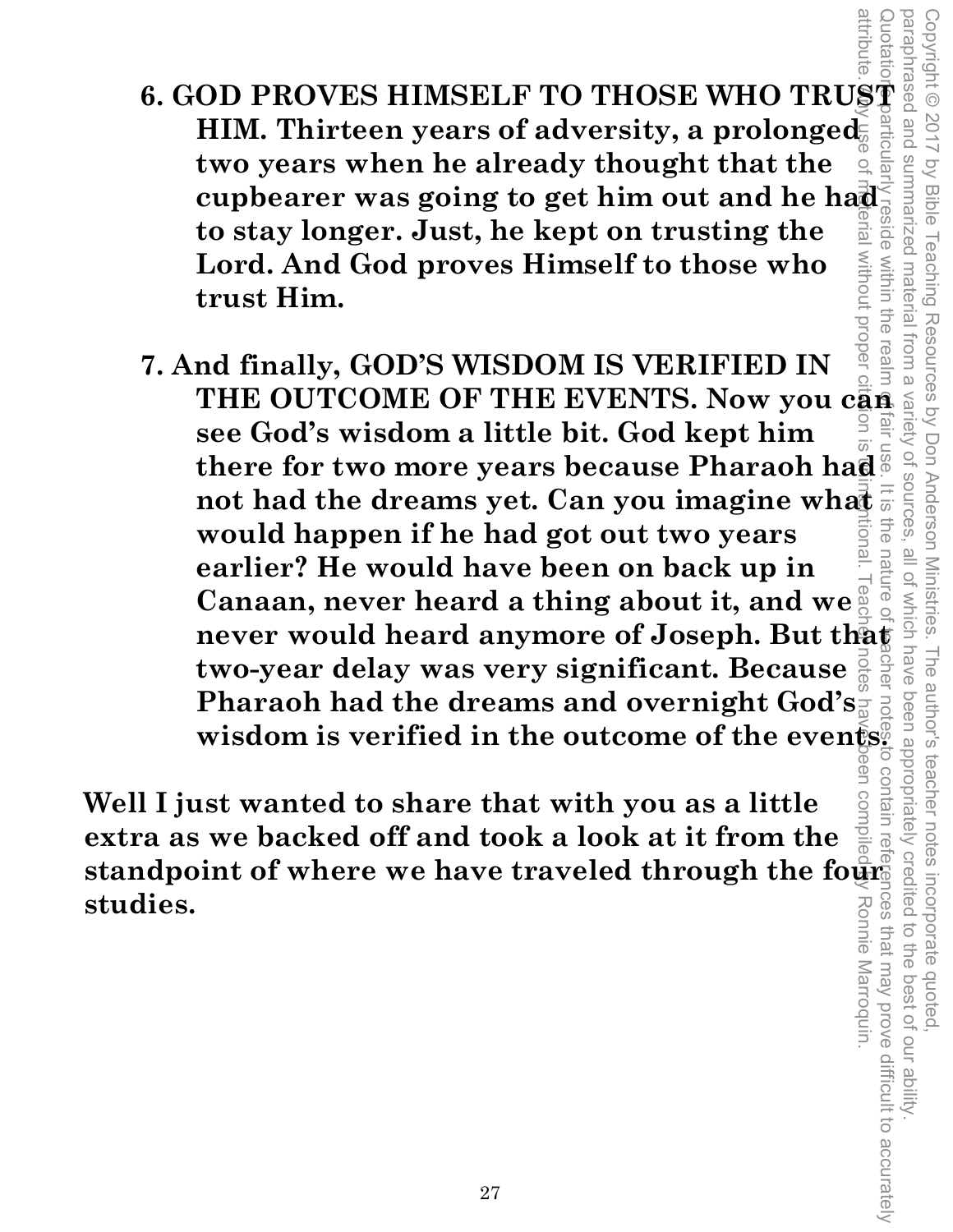#### **LESSONS FROM THE PASSAGE:**

- **LESSON #1: We can see the persistence of divine purpose. God is working to the ultimate fulfillment**  Without proper citation is **of His promises.**
- **LESSON #2: You can see the strength of human affection by the love which Joseph has for his brothers. He loves them unconditionally.**
- attribute. Any use of material without proper citation is unintentional. Teacher notes have been compiled by Ronnie Marroquin. Quotations particularly reside within the realm of fair use. It is the nature of teacher mites to contain references that may prove difficult to accurately **Tall USe LESSON #3: You can see the power of a guilty conscience. Although 22 years have now transpired,**  the **the boys can remember even as though it were**  nature of **yesterday the sin which they committed against**  eache **Joseph.**

Copyright © 2017 by Bible Teaching Resources by Don Anderson Ministries. The author's teacher notes incorporate quoted,

The author's teacher notes

incorporate quoted

to the best of our ability

Copyright © 2017 by Bible Teaching Resources by Don Anderson Ministries.

summarized material from a

within the realm of

paraphrased and summarized material from a variety of sources, all of which have been appropriately credited to the best of our ability.

all of Which have

teache

paraphrased and

- **LESSON #4: The nature of true repentance, affecting**  the conscience, the memory, and the reason: (1) The conscience—we are verily guilty. (2) The memory  $\frac{3}{4}$  we saw the anguish. (3) The reason—therefore is  $\frac{3}{8}$  or  $\frac{3}{8}$  we saw the anguish. (3) The reason—there **we saw the anguish. (3) The reason—therefore is this distress come upon us.**
- **conscience—we are verily guilty. (2) The memory**<br> **conscience—we are verily guilty. (2) The memory**<br> **constant this distress come upon us.**<br>
SSON #5: The short-sightedness of human reason:  $\frac{1}{2}$ <br>
sighting<br>
against him **LESSON #5: The short-sightedness of human reason: Jacob is looking at the present events as being against him, but from God's point of view they are all working together for good.**
- LESSON #6: When you are fighting God's purpose, yo<del>u</del> **can plan on everything being against you.**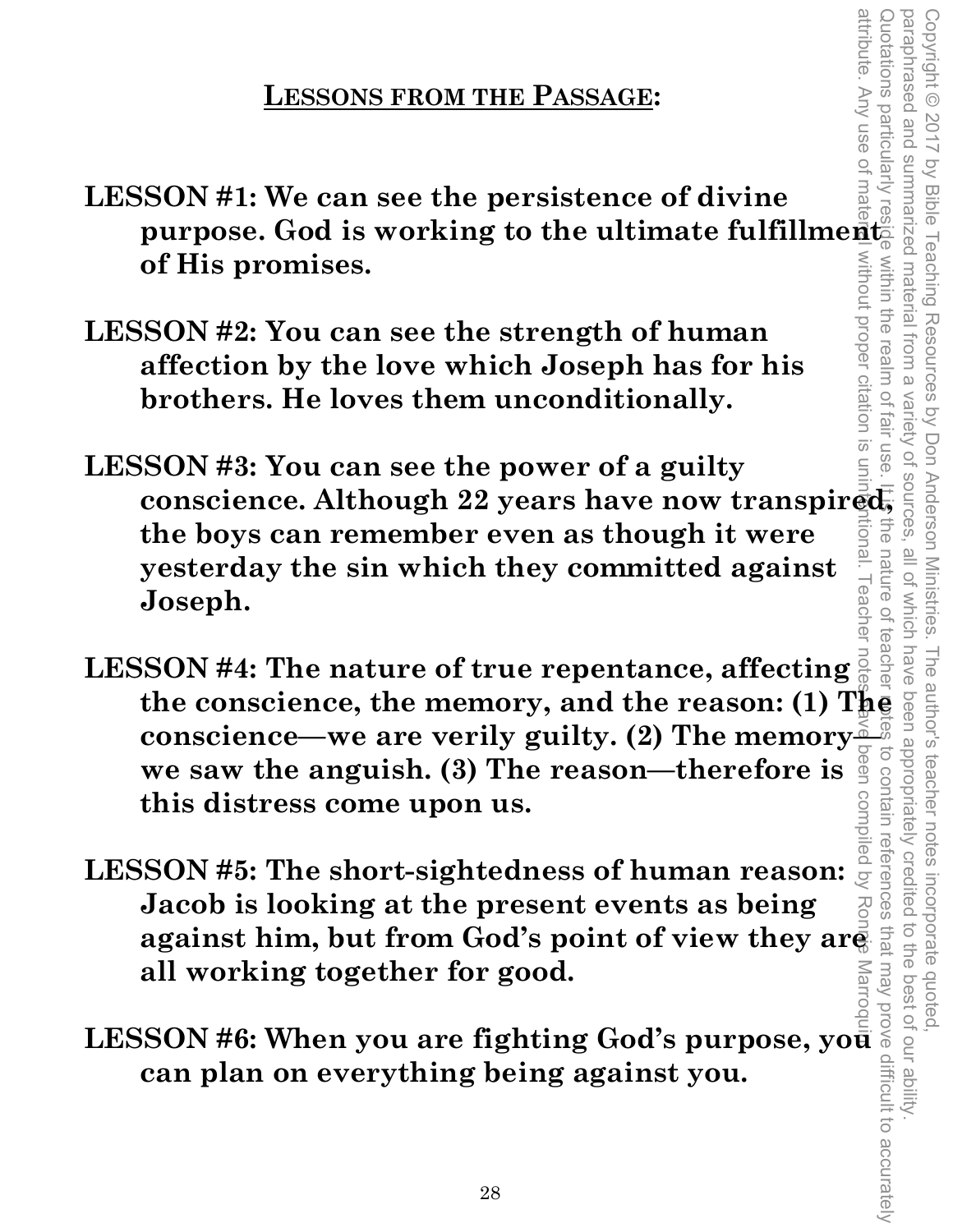# **STUDIES IN THE LIFE OF JOSEPH STUDY NUMBER FIVE - GENESIS 42:1-38 NOTES**

**v. 1 When Jacob learned that there was grain in Egypt, he said to his sons, "Why do you just keep looking at each other?"** 

**v. 2 He continued, "I have heard that there is grain in Egypt. Go down there and buy some for us, so that we may live and not die." v. 3 Then ten of Joseph's brothers went down to buy grain from Egypt.** 

**v. 4 But Jacob did not send Benjamin, Joseph's brother, with the others, because he was afraid that harm might come to him. v. 5 So Israel's sons were among those who went to buy grain, for** 

**the famine was in the land of Canaan also.** 

**v. 6 Now Joseph was the governor of the land, the one who sold grain to all its people. So when Joseph's brothers arrived, they bowed down to him with their faces to the ground.** 

**v. 7 As soon as Joseph saw his brothers, he recognized them, but he pretended to be a stranger and spoke harshly to them. "Where do you come from?" he asked. "From the land of Canaan," they replied, "to buy food."** 

**v. 8 Although Joseph recognized his brothers, they did not recognize him.** 

**v. 9 Then he remembered his dreams about them and said to them, "You are spies! You have come to see where our land is unprotected."** 

**v.10 "No, my lord," they answered. "Your servants have come to buy food.** 

**v.11 We are all the sons of one man. Your servants are honest men, not spies."** 

**v.12 "No!" he said to them. "You have come to see where our land is unprotected."** 

**v.13 But they replied, "Your servants were twelve brothers, the sons of one man, who lives in the land of Canaan. The youngest is now with our father, and one is no more."** 

**v.14 Joseph said to them, "It is just as I told you: You are spies! v.15 And this is how you will be tested: As surely as Pharaoh lives, you will not leave this place unless your youngest brother comes here.** 

**v.16 Send one of your number to get your brother; the rest of you will be kept in prison, so that your words may be tested to see if you are telling the truth. If you are not, then as surely as Pharaoh lives, you are spies!"** 

**v.17 And he put them all in custody for three days.** 

**v.18 On the third day, Joseph said to them, "Do this and you will live, for I fear God:** 

**v.19 If you are honest men, let one of your brothers stay here in prison, while the rest of you go and take grain back for your starving households.** 

**v.20 But you must bring your youngest brother to me, so that your words may be verified and that you may not die." This they proceeded to do.**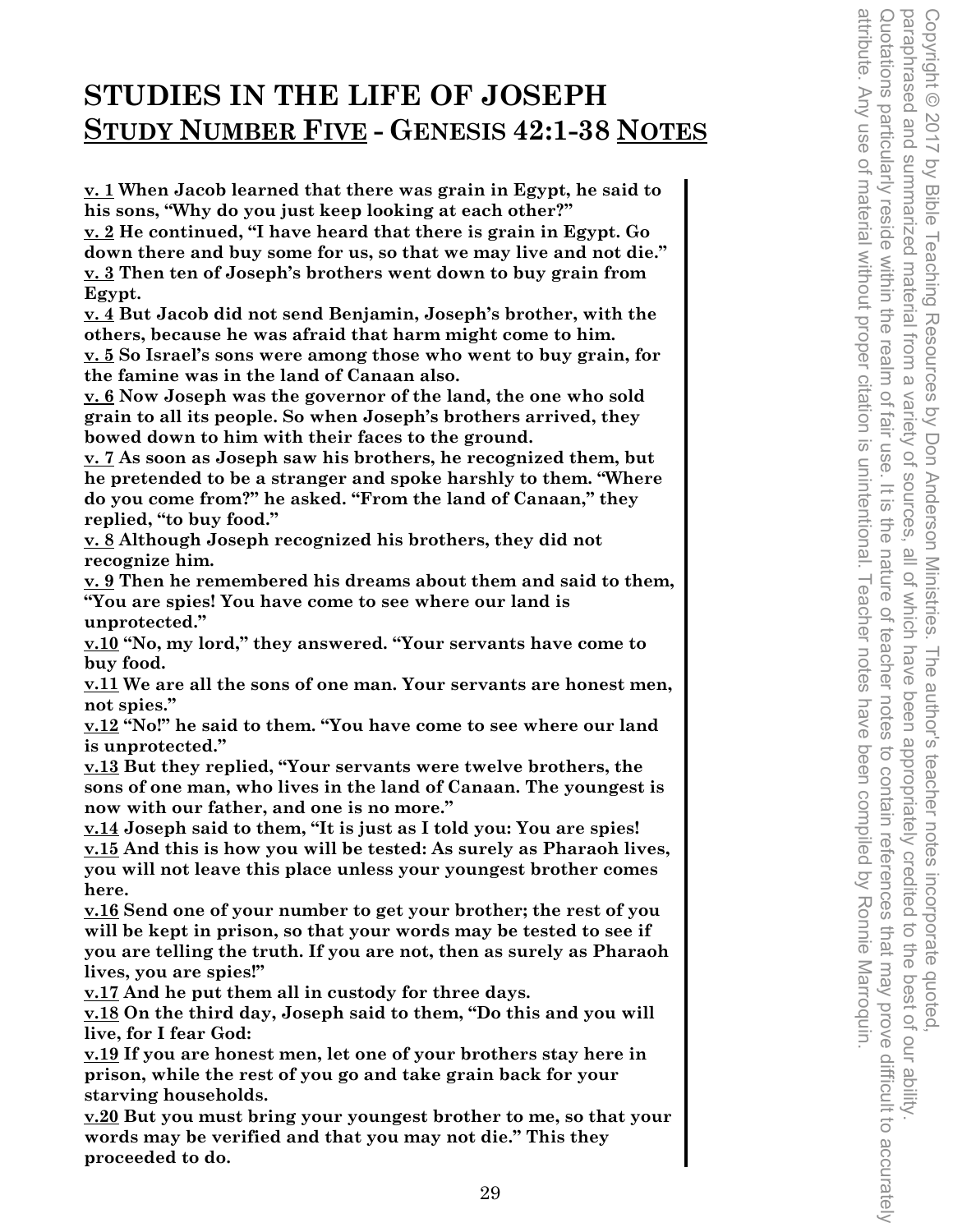**v.21 They said to one another "Surely we are being punished because of our brother. We saw how distressed he was when he pleaded with us for his life, but we would not listen; that's why this distress has come upon us."** 

**v.22 Reuben replied, "Didn't I tell you not to sin against the boy? But you wouldn't listen! Now we must give an accounting for his blood."** 

**v.23 They did not realize that Joseph could understand them, since he was using an interpreter.** 

**v.24 He turned away from them and began to weep, but then turned back and spoke to them again. He had Simeon taken from them and bound before their eyes.** 

**v.25 Joseph gave orders to fill their bags with grain, to put each man's silver back in his sack, and to give them provisions for their journey. After this was done for them,** 

**v.26 they loaded their grain on their donkeys and left.** 

**v.27 At the place where they stopped for the night one of them opened his sack to get feed for his donkey, and he saw his silver in the mouth of his sack.** 

**v.28 "My silver has been returned," he said to his brothers. "Here it is in my sack." Their hearts sank and they turned to each other trembling and said, "What is this that God has done to us?" v.29 When they came to their father Jacob in the land of Canaan,** 

**they told him all that had happened to them. They said,** 

**v.30 "The man who is lord over the land spoke harshly to us and treated us as though we were spying on the land.** 

**v.31 But we said to him, 'We are honest men; we are not spies. v.32 We were twelve brothers, sons of one father. One is no more, and the youngest is now with our father in Canaan.'** 

**v.33 Then the man who is lord over the land said to us, 'This is how I will know whether you are honest men: Leave one of your brothers here with me, and take food for your starving households and go.** 

**v.34 But bring your youngest brother to me so I will know that you are not spies but honest men. Then I will give your brother back to you, and you can trade in the land.'"** 

**v.35 As they were emptying their sacks, there in each man's sack was his pouch of silver! When they and their father saw the money pouches, they were frightened.** 

**v.36 Their father Jacob said to them, "You have deprived me of my children. Joseph is no more and Simeon is no more, and now you want to take Benjamin. Everything is against me!"** 

**v.37 Then Reuben said to his father, "You may put both of my sons to death if I do not bring him back to you. Entrust him to my care, and I will bring him back."** 

**v.38 But Jacob said, "My son will not go down there with you; his brother is dead and he is the only one left. If harm comes to him on the journey you are taking, you will bring my gray head down to the grave in sorrow."**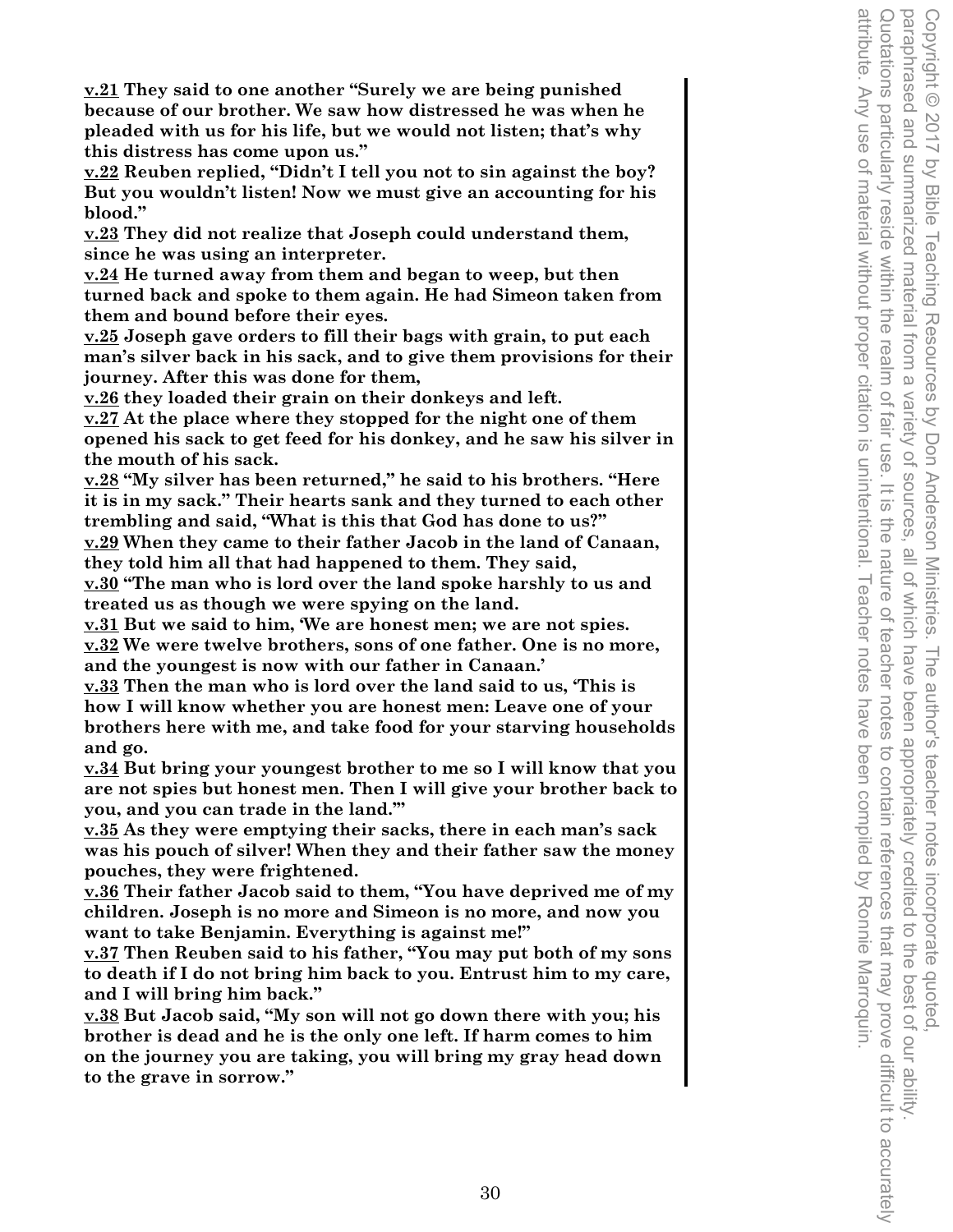#### **QUESTIONS:**

1. Read <u>Genesis 42:1-38</u> and in your own words pull out **the main thought of this passage.** 

**2. What brings the ten brothers of Joseph to Egypt, according to verses 1-3?** 

**3. Why did Jacob keep Benjamin home and send the other ten, according to verse 4?** 

**4. Describe Joseph's position in the land and the response of his brothers when they come to see him in verse 6.** 

**5. What does Joseph remember, according to verse 9?** 

attribute. Any use of material without proper citation is unintentional. Teacher notes have been compiled by Ronnie Marroquin. Quotations particularly reside within the realm of fair use. It is the nature of teacher notes to contain references that may prove difficult to accurately paraphrased and summarized material from a paraphrased and summarized material from a variety of sources, all of which have been appropriately credited to the best of our ability. Copyright © 2017 by Bible Teaching Resources by Don Anderson Ministries. The author's teacher notes incorporate quoted, Copyright © 2017 by Bible Teaching Resources by Don Anderson Ministries. rena reside without proper citation is within the realm of Variety of sources fair use unintentional.  $=$   $\frac{1}{2}$ ine nature of all of which have **Leacher** teacher The author's teacher notes incorporate quoted,<br>have been appropriately credited to the best of our ability notes notes nave Deen Ronnie that may prove difficult to accurately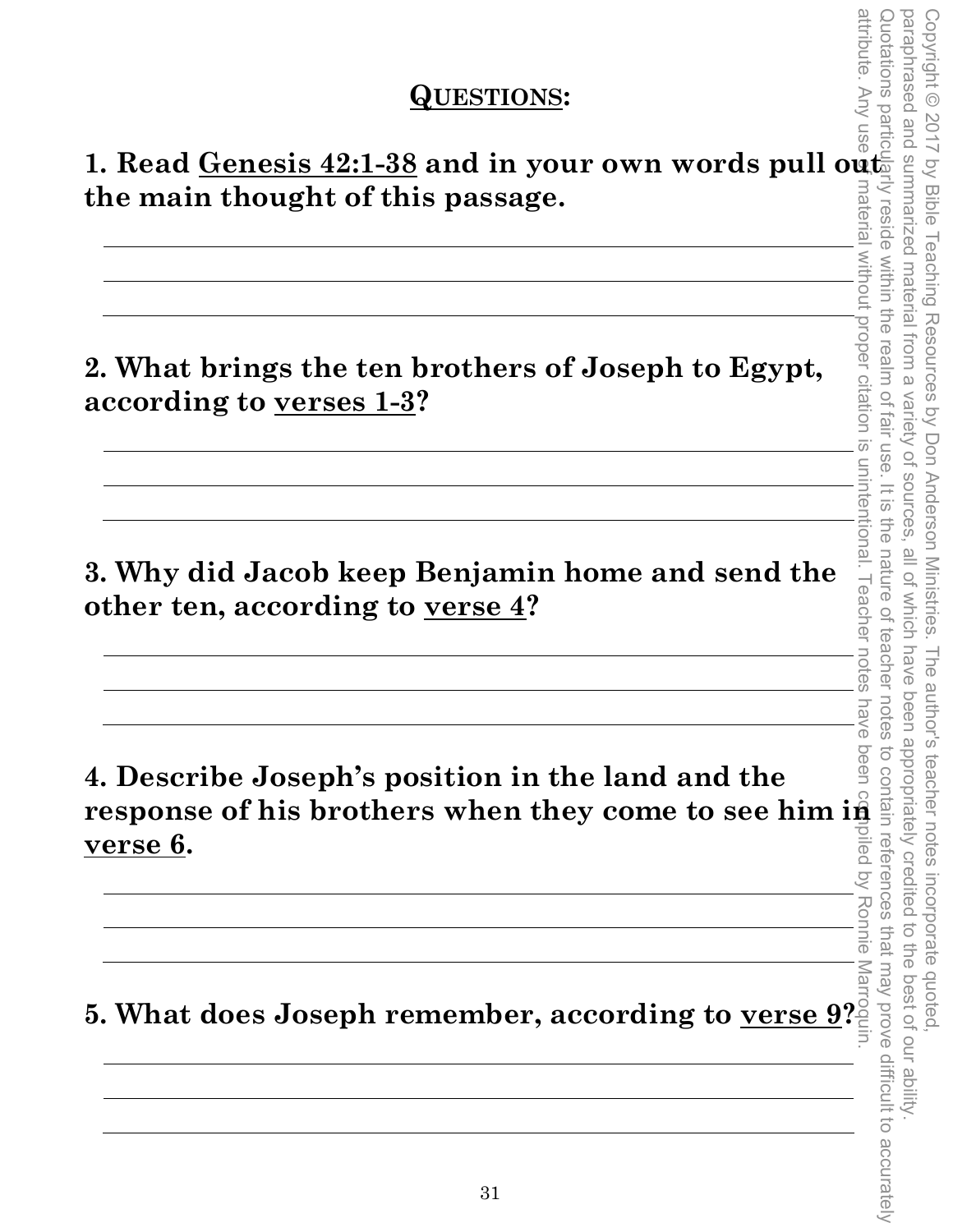|                                                                                                       |    | <u>ත්</u>                                                                                           |
|-------------------------------------------------------------------------------------------------------|----|-----------------------------------------------------------------------------------------------------|
| 6. How does Joseph treat his brothers and what request                                                |    | Copyright ©<br><b>ISed</b>                                                                          |
| does he make of them?                                                                                 |    | 2017<br>$\overline{\omega}$<br>Ē                                                                    |
|                                                                                                       |    | by Bible<br>ma                                                                                      |
| 7. What provision does Joseph make for his brothers?                                                  |    | <b><i><u>Teaching</u></i></b> Resources<br>ma<br>$\Xi$<br>aue                                       |
|                                                                                                       |    | 9<br>D                                                                                              |
|                                                                                                       |    | Varle<br>$\leq$<br>$\vec{\omega}$                                                                   |
| 8. How do the brothers respond to the blessing of<br>Joseph upon them, according to <u>verse 28</u> ? |    | Don Anderson Ministries<br>nintentio                                                                |
|                                                                                                       |    |                                                                                                     |
| 9. Which verse in the study has meant the most to you?                                                |    | äC<br>교<br>$\widehat{\widehat{\Phi}}$<br>Deen<br>notes<br>Deen<br>៊                                 |
| 10. What lesson have you learned from this study?                                                     |    | le author's teacher notes incorporate quoted<br>appropriate<br>contain<br>compiled by<br>references |
|                                                                                                       |    | Ronnie<br>that                                                                                      |
|                                                                                                       |    | the<br>Vem<br>Marroquin<br>best of                                                                  |
|                                                                                                       |    | prove<br>OUL                                                                                        |
|                                                                                                       |    | difficult to accurately<br>abilil                                                                   |
|                                                                                                       |    |                                                                                                     |
|                                                                                                       | 32 |                                                                                                     |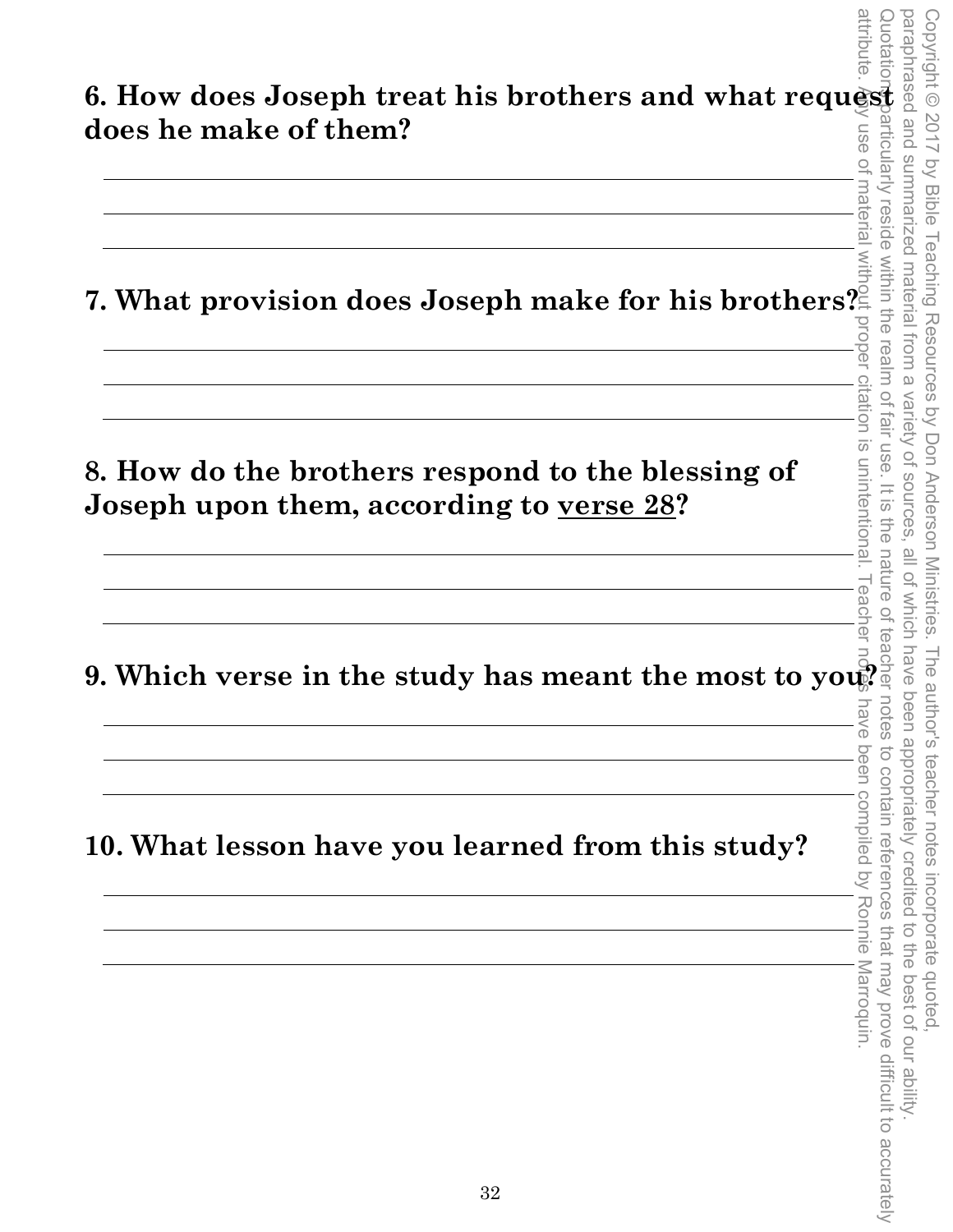#### **LESSONS FROM THE PASSAGE:**

- **LESSON #1: We can see the persistence of divine purpose. God is working to the ultimate fulfillment**  Without proper citation is **of His promises.**
- **LESSON #2: You can see the strength of human affection by the love which Joseph has for his brothers. He loves them unconditionally.**
- attribute. Any use of material without proper citation is unintentional. Teacher notes have been compiled by Ronnie Marroquin. Quotations particularly reside within the realm of fair use. It is the nature of teacher mites to contain references that may prove difficult to accurately **Tall USe LESSON #3: You can see the power of a guilty conscience. Although 22 years have now transpired,**  the **the boys can remember even as though it were**  nature of **yesterday the sin which they committed against**  eache **Joseph.**

Copyright © 2017 by Bible Teaching Resources by Don Anderson Ministries. The author's teacher notes incorporate quoted,

The author's teacher notes

incorporate quoted

to the best of our ability

Copyright © 2017 by Bible Teaching Resources by Don Anderson Ministries.

summarized material from a

within the realm of

paraphrased and summarized material from a variety of sources, all of which have been appropriately credited to the best of our ability.

all of Which have

teache

paraphrased and

- **LESSON #4: The nature of true repentance, affecting**  the conscience, the memory, and the reason: (1) The conscience—we are verily guilty. (2) The memory  $\frac{3}{4}$  we saw the anguish. (3) The reason—therefore is  $\frac{3}{8}$  or  $\frac{3}{8}$  we saw the anguish. (3) The reason—there **we saw the anguish. (3) The reason—therefore is this distress come upon us.**
- **conscience—we are verily guilty. (2) The memory**<br> **conscience—we are verily guilty. (2) The memory**<br> **constant this distress come upon us.**<br>
SSON #5: The short-sightedness of human reason:  $\frac{1}{2}$ <br>
sighting<br>
against him **LESSON #5: The short-sightedness of human reason: Jacob is looking at the present events as being against him, but from God's point of view they are all working together for good.**
- LESSON #6: When you are fighting God's purpose, yo<del>u</del> **can plan on everything being against you.**